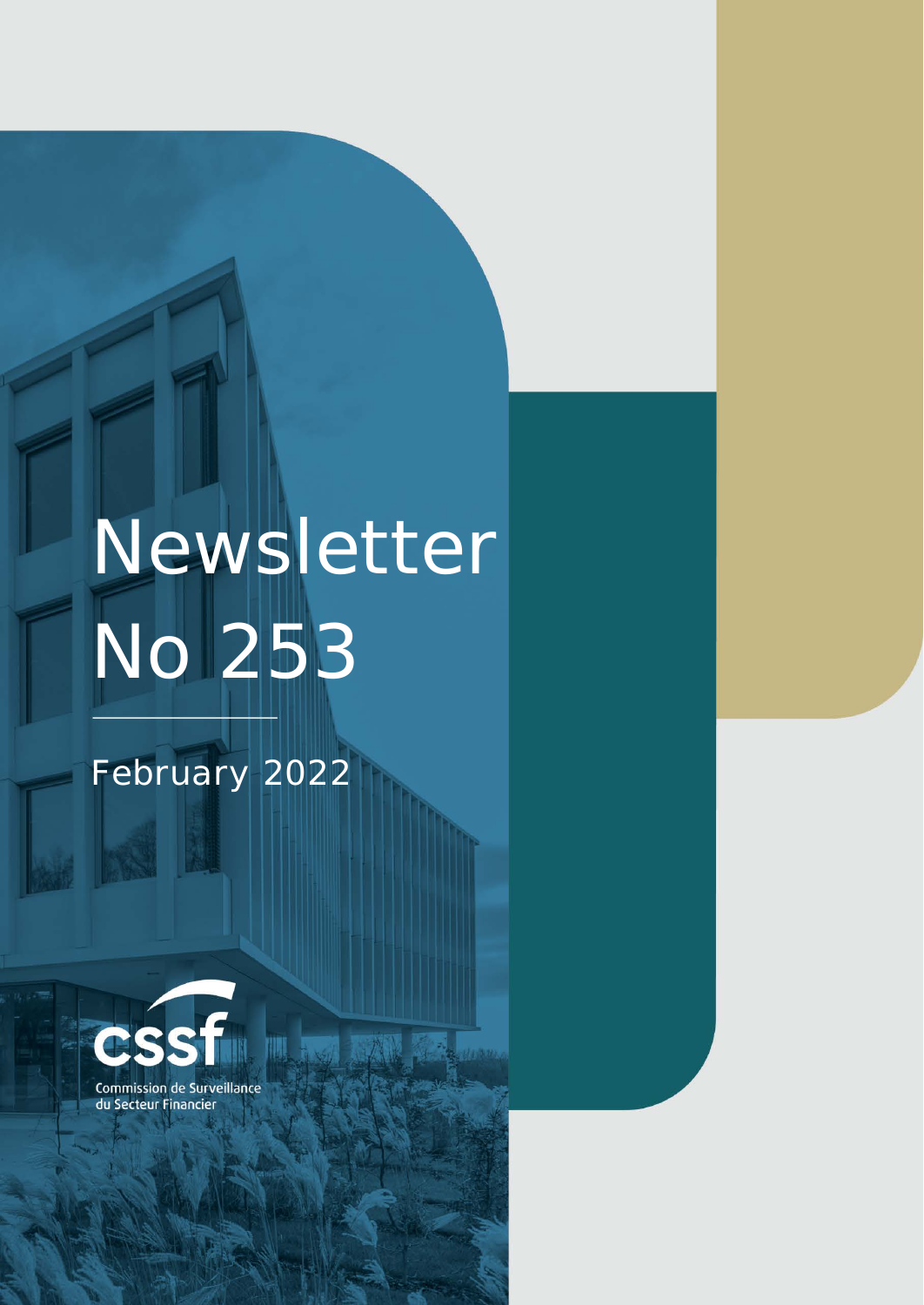#### **TABLE OF CONTENTS**

| <b>News</b>                                                          | 3  |
|----------------------------------------------------------------------|----|
| White paper – Distributed Ledger Technologies (DLT) and blockchain   | 3  |
| Interview of Claude Marx for Delano - Paperjam                       | 3  |
| Looking back on the 2022 CSSF AML/CFT Conference for Specialised PFS | 4  |
| Interview of Karen O'Sullivan for Luxembourg for Finance             | 4  |
| Coronavirus: Information for all supervised entities                 | 5  |
| Summary of the communications by the European authorities            | 5  |
| Warnings                                                             | 6  |
| Warnings of the CSSF                                                 | 6  |
| Warnings published by IOSCO                                          | 6  |
| <b>National regulation</b>                                           | 6. |
| Communiqués                                                          | 8  |
| <b>Statistics</b>                                                    | 8  |
| <b>Monthly Statistics</b>                                            | 8  |
| <b>Quarterly Statistics</b>                                          | 17 |
| <b>Human resources</b>                                               | 18 |
| European/International News in January 2022                          | 19 |
| Single Supervisory Mechanism (SSM) - European Central Bank (ECB)     | 19 |
| European Parliament, European Commission and European Council        | 19 |
| European Banking Authority (EBA)                                     | 19 |
| European Supervisory Authorities (ESAs)                              | 21 |
| Macroprudential topics and fora                                      | 21 |
| European Securities and Markets Authority (ESMA)                     | 22 |
| <b>Financial centre</b>                                              | 24 |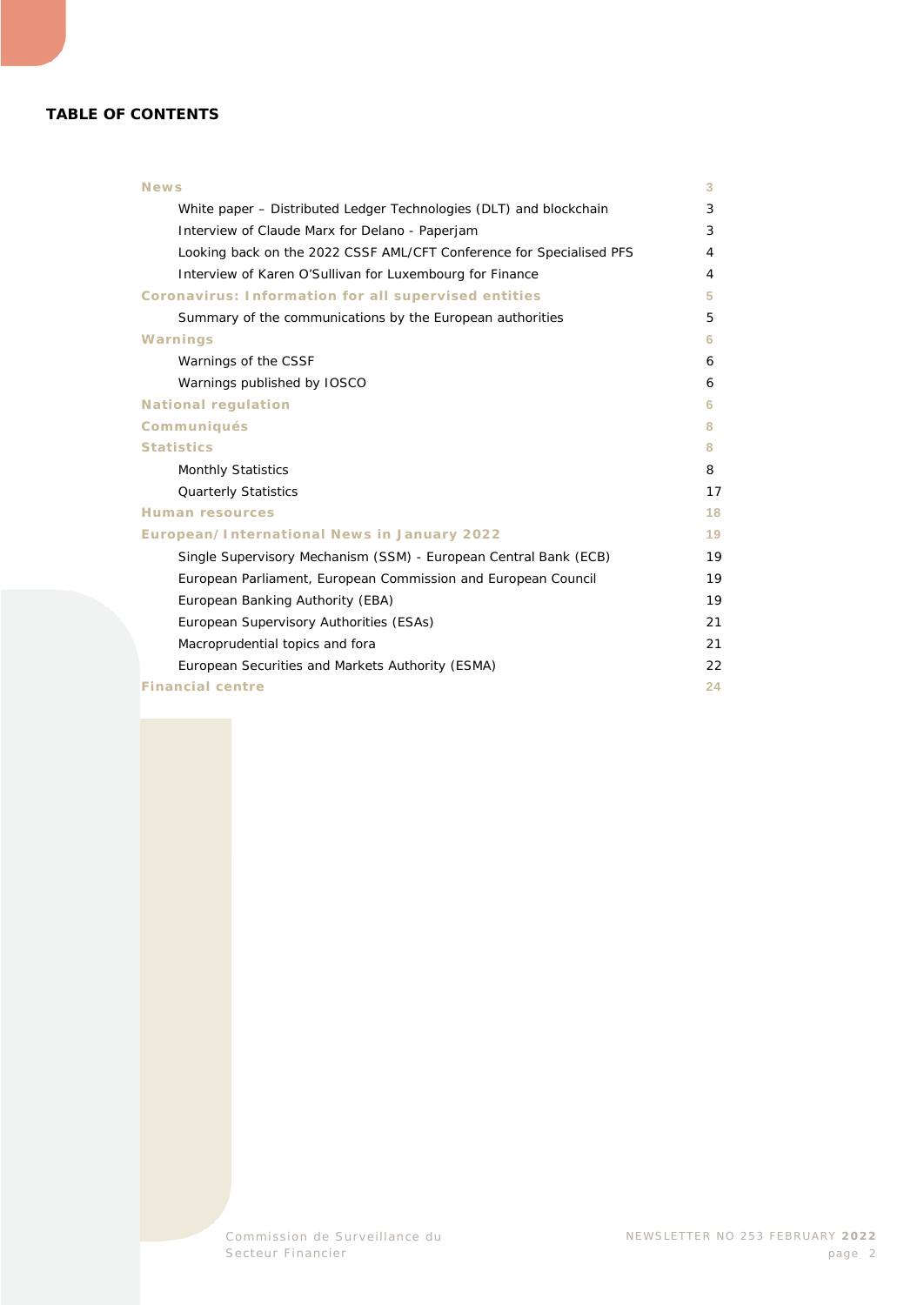<span id="page-2-0"></span>

#### <span id="page-2-1"></span>**WHITE PAPER – DISTRIBUTED LEDGER TECHNOLOGIES (DLT) AND BLOCKCHAIN**



Distributed Ledger Technology (DLT) is a technology that has been used for many years. Its potential has been emphasised in 2008, through the development of the

blockchain (which is a particular type of DLT) on which the crypto-currency commonly referred to as Bitcoin still relies.

Nowadays, the DLT is seen, by some, as the next step towards the digital transformation and may have a significant impact on the financial sector in the decade to come. Over the past few years, the CSSF has been increasingly solicited by financial and non-financial institutions, incumbents and start-ups, wishing to present a large diversity of applications and use-cases of DLT, in various sectors.

The CSSF applies a principle of technology neutrality and acknowledges that innovative processes and technologies can contribute to the improvement of the provision of financial services. When properly used, a DLT, like other technologies, can provide benefits for the financial sector. At the same time, the DLT entails specific risks that must be understood, mitigated and monitored.

In this context, the CSSF has decided to publish a nonbinding document in the form of a "white paper" aimed at guiding interested professionals in the conduct of their due diligence process related to the DLT and its use in the provision of services in the Luxembourg financial sector.

#### Further reading:

[https://www.cssf.lu/en/2022/01/white-paper](https://www.cssf.lu/en/2022/01/white-paper-distributed-ledger-technologies-dlt-blockchain/)[distributed-ledger-technologies-dlt-blockchain/](https://www.cssf.lu/en/2022/01/white-paper-distributed-ledger-technologies-dlt-blockchain/)

#### <span id="page-2-2"></span>**INTERVIEW OF CLAUDE MARX FOR DELANO - PAPERJAM**



*emerge as winners will be those that are able to combine three dimensions: trust, talent and sustainability."*

Claude Marx was interviewed by Delano – Paperjam before speaking at the 10×6 Luxembourg - Financial centre 2030 conference.

He spoke, among others, about the risks and benefits

> of blockchain, cryptocurrencies etc. and he also gave his views on the actions to be taken

so that the Luxembourg financial sector remains competitive and sustainable.

He shared his perspective on the future of the Luxembourg financial centre:

"It will be stronger than ever. But many of the players will have evolved, and new ones will appear."

Read the full article at: [https://paperjam.lu/article/the-](https://paperjam.lu/article/the-winners-will-be-those-that)*Claude Marx: "The players that will* [winners-will-be-those-that](https://paperjam.lu/article/the-winners-will-be-those-that)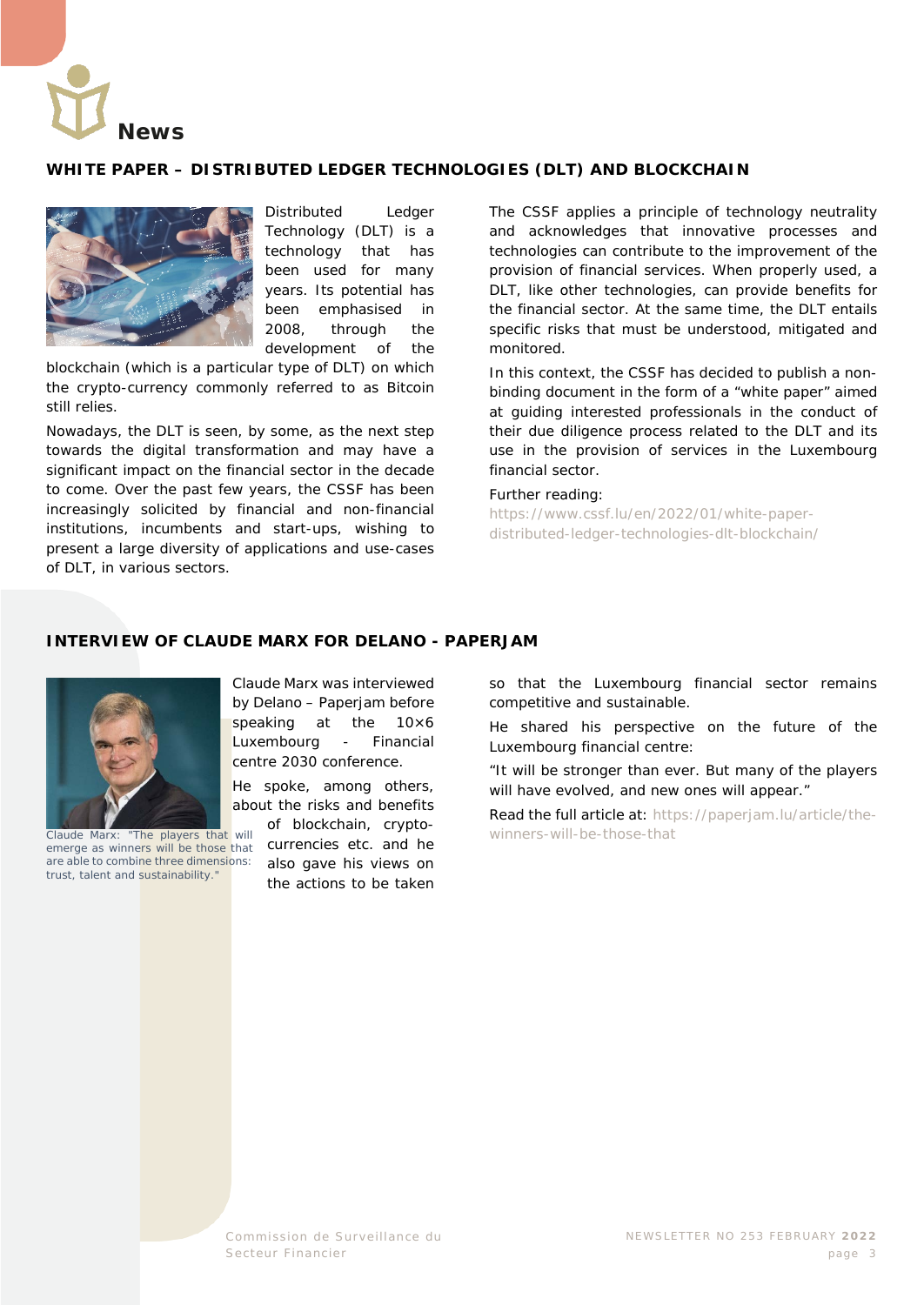#### <span id="page-3-0"></span>**LOOKING BACK ON THE 2022 CSSF AML/CFT CONFERENCE FOR SPECIALISED PFS**



In order to foster interaction with the specialised PFS under its supervision, the CSSF held an online conference on 24 January 2022 highlighting the key

issues on AML/CFT for the sector. Representatives of the Luxembourg Ministry of Finance and the Luxembourg Financial Intelligence Unit (FIU) were also amongst the speakers.

The orators gave feedback and clarifications on the following topics:

• the person responsible for compliance with professional obligations (*responsable du respect des obligations*, RR) and the compliance

officer in charge of the control of compliance with the professional obligations (*responsable du contrôle du respect des obligations*, RC)

- key takeaways from the 2021 AML/CFT questionnaire for specialised PFS.
- legal framework and obligations for the operators in terms of international sanctions.
- interactions with the FIU.
- findings of off-site and on-site inspections.
- the EU AML Package.
- lessons learned from the 2020 Sub-sector risk assessment on trust and company service provider activities ("SSRA TCSP").

#### Listen to the podcast:

[https://www.cssf.lu/en/Document/looking-back-on](https://www.cssf.lu/en/Document/looking-back-on-the-2022-cssf-aml-cft-conference-for-specialised-pfs/)[the-2022-cssf-aml-cft-conference-for-specialised-pfs/](https://www.cssf.lu/en/Document/looking-back-on-the-2022-cssf-aml-cft-conference-for-specialised-pfs/)

#### <span id="page-3-1"></span>**INTERVIEW OF KAREN O'SULLIVAN FOR LUXEMBOURG FOR FINANCE**



*behind the guidance was to give assurance to the market that we are open and willing to embrace innovation."*

As part of the Focus on Digital Capital Raising organised by Luxembourg for Finance, Karen O'Sullivan was interviewed on the recent Guidance on Virtual Assets and related FAQs on Virtual Assets – UCIs and

Credit Institutions that the CSSF published at the end of last year. The questions asked were related to why the CSSF decided to issue this Guidance on virtual assets now, the thinking behind issuing a separate set

of FAQ related to investment funds and another for credit institutions. A specific clarification was sought as to the approach regarding the direct investment of UCITS in virtual assets and another question aiming at understanding why a credit institution could offer a securities account for virtual assets but not a current account denominated in a virtual currency. The session ended with a general question as to the current level of interest we see on the side of the industry and what a firm interested in providing virtual asset services should do.

Listen to the full interview (starts at 1:01:47): [https://streaming.bce.lu/luxembourg-for](https://streaming.bce.lu/luxembourg-for-finance/focus-on-digital-capital-raising/46/#/home)[finance/focus-on-digital-capital-raising/46/#/home](https://streaming.bce.lu/luxembourg-for-finance/focus-on-digital-capital-raising/46/#/home)

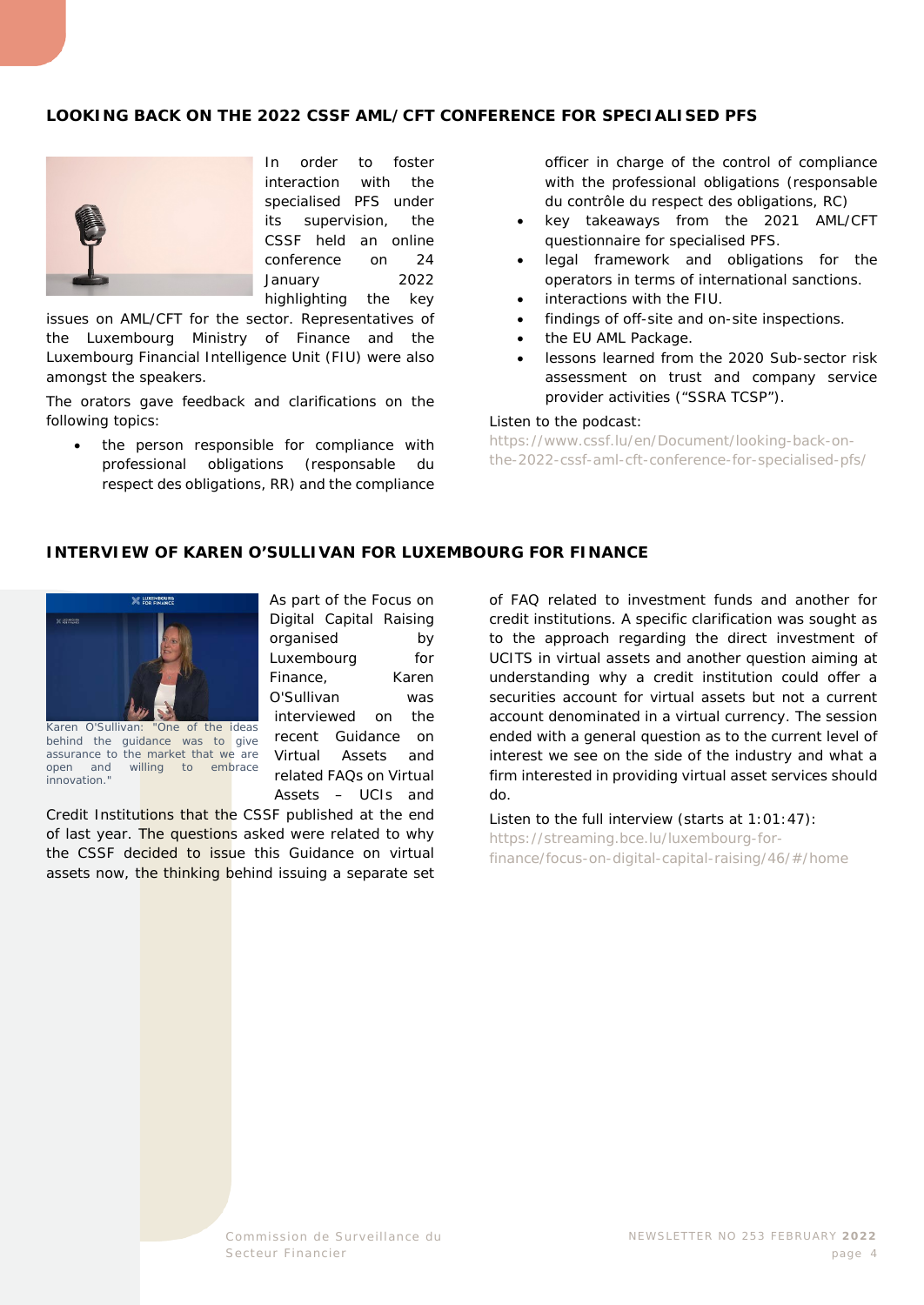## <span id="page-4-0"></span>**Coronavirus: Information for all supervised entities**

#### <span id="page-4-1"></span>**Summary of the communications by the European authorities**

**On 10 January 2022**, the EBA published its quarterly Risk Dashboard together with the results of the autumn edition of the Risk Assessment Questionnaire (RAQ). According to the EBA, the bank capital ratios remain well above regulatory requirements. Asset quality has further improved, but there are concerns for loans that have benefited from moratoria and public guarantee schemes not least due to general uncertainty due to COVID-19 variant Omicron. Profitability has stabilised at levels above those seen before the pandemic. The majority of banks expect a rise in operational risks mainly due to elevated cyber risks.

<https://www.eba.europa.eu/asset-quality-has-further-improved-cyber-risk-remains-source-concern-eu-banks>

**On 12 January 2022**, Andrea Enria, Chair of the Supervisory Board of the ECB, gave an introductory statement during the exchange of views with the European Affairs Committee and Finance Committee of the French Senate.

[https://www.bankingsupervision.europa.eu/press/speeches/date/2022/html/ssm.sp220112~0fab1eb3ad.en.html](https://www.bankingsupervision.europa.eu/press/speeches/date/2022/html/ssm.sp220112%7E0fab1eb3ad.en.html)

**On 13 January 2022**, Pentti Hakkarainen, Member of the Supervisory Board of the ECB, gave a speech at the Institute for Financial Integrity and Sustainability.

[https://www.bankingsupervision.europa.eu/press/speeches/date/2022/html/ssm.sp220113~8101be7500.en.html](https://www.bankingsupervision.europa.eu/press/speeches/date/2022/html/ssm.sp220113%7E8101be7500.en.html)

**On 17 January 2022**, following the uncertainty over COVID-19 developments, the EBA confirmed the need to continue monitoring exposures and the credit quality of loans benefitting from various public support measures. To facilitate such monitoring, the EBA Guidelines on the reporting and disclosure of exposures subject to measures applied in response to the COVID-19 crisis (EBA/GL/2020/07) continue to apply until further notice.

[https://www.eba.europa.eu/eba-confirms-continued-application-covid-19-related-reporting-and-disclosure](https://www.eba.europa.eu/eba-confirms-continued-application-covid-19-related-reporting-and-disclosure-requirements-until)[requirements-until](https://www.eba.europa.eu/eba-confirms-continued-application-covid-19-related-reporting-and-disclosure-requirements-until)

**On 18 January 2022**, the ESRB published a report titled *Will video kill the radio star? – Digitalisation and the future of banking*. This report of the ESRB's Advisory Scientific Committee considers how digitalisation may change the way financial services are provided in the future, identifying financial and non-financial risks and forming possible policy responses to them.

[https://www.esrb.europa.eu/pub/pdf/asc/esrb.ascreport202201\\_digitalisationandthefutureofbanking~83f079b5c7.](https://www.esrb.europa.eu/pub/pdf/asc/esrb.ascreport202201_digitalisationandthefutureofbanking%7E83f079b5c7.en.pdf?87d77f9d8be17bcd1c5bacb79455b1f0) [en.pdf?87d77f9d8be17bcd1c5bacb79455b1f0](https://www.esrb.europa.eu/pub/pdf/asc/esrb.ascreport202201_digitalisationandthefutureofbanking%7E83f079b5c7.en.pdf?87d77f9d8be17bcd1c5bacb79455b1f0)

**On 21 January 2022**, the ECB published an article titled *Mind the liquidity gap: a discussion of money market fund reform proposals*. The article assesses proposed reforms to the Money Market Funds (MMF) Regulation to enhance the resilience of the sector. Specifically, the article provides a rationale for requiring private debt MMFs to hold higher levels of liquid assets, of which a part should be public debt, and considers the design and calibration of such a requirement. The article also proposes that the impediments to the use of liquidity buffers should be removed and authorities should have a role in releasing these buffers. Finally, while the removal of a stable net asset value (NAV) for low-volatility MMFs would reduce cliff effects, the article argues that this might not be necessary if liquidity requirements for these private debt MMFs are sufficiently strengthened.

[https://www.ecb.europa.eu/pub/financial-stability/macroprudential](https://www.ecb.europa.eu/pub/financial-stability/macroprudential-bulletin/html/ecb.mpbu202201_1%7E218b65d720.en.html)[bulletin/html/ecb.mpbu202201\\_1~218b65d720.en.html](https://www.ecb.europa.eu/pub/financial-stability/macroprudential-bulletin/html/ecb.mpbu202201_1%7E218b65d720.en.html)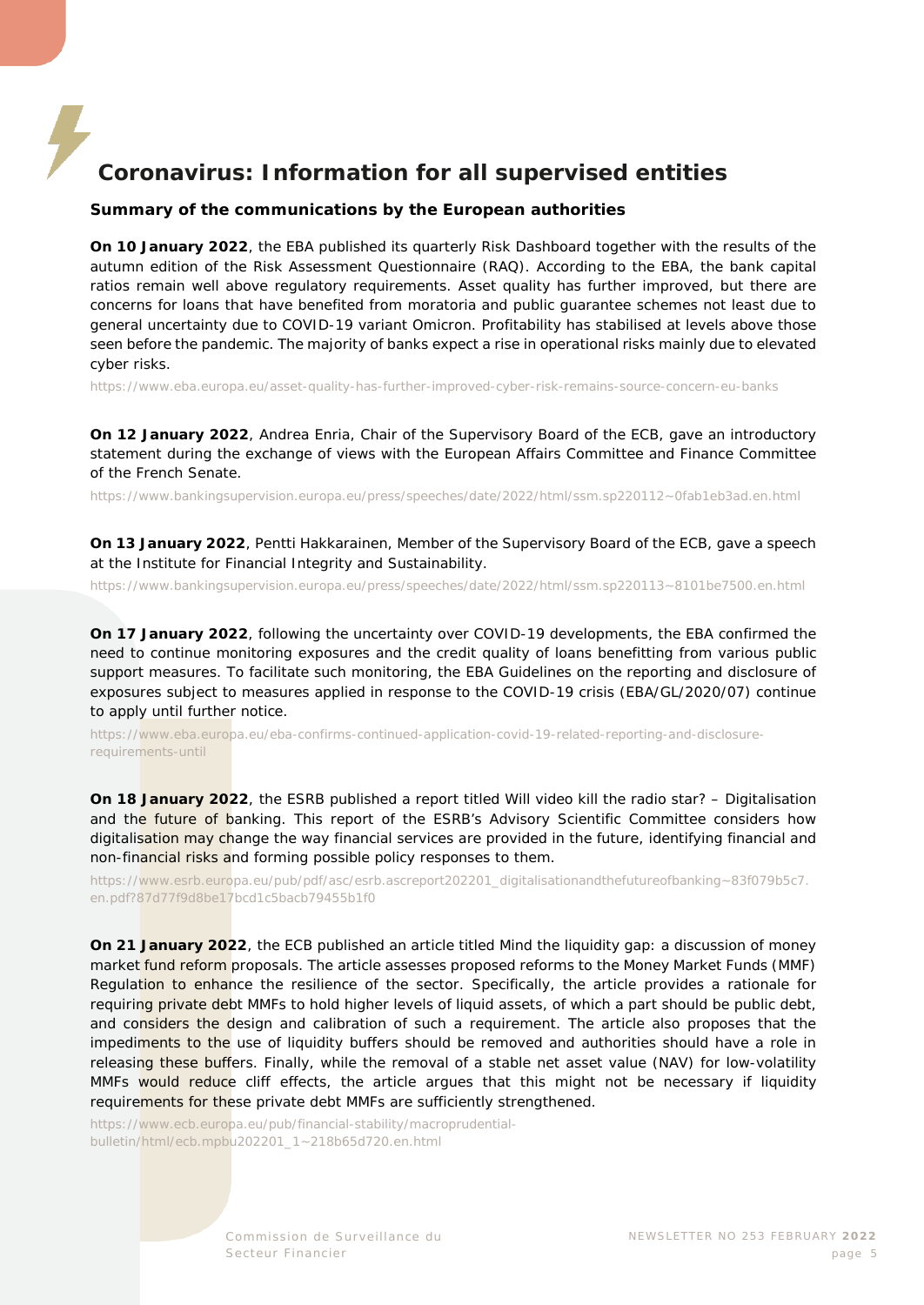<span id="page-5-0"></span>

#### <span id="page-5-1"></span>**Warnings of the CSSF**

Since the publication of the last Newsletter, the CSSF has published the following warnings:

- − [Warning concerning fraudulent activities misusing the identity of the management company](https://www.cssf.lu/en/2022/01/warning-concerning-fraudulent-activities-misusing-the-identity-of-the-management-company-dnca-finance/)  [DNCA Finance](https://www.cssf.lu/en/2022/01/warning-concerning-fraudulent-activities-misusing-the-identity-of-the-management-company-dnca-finance/)
- − [Warning regarding the fraudulent activities where the name of the investment firm Andreas](https://www.cssf.lu/en/2022/02/warning-regarding-the-fraudulent-activities-where-the-name-of-the-investment-firm-andreas-capital-s-a-is-misused/)  [Capital S.A. is misused](https://www.cssf.lu/en/2022/02/warning-regarding-the-fraudulent-activities-where-the-name-of-the-investment-firm-andreas-capital-s-a-is-misused/)
- [Warning regarding the activities of an entity named CryptoLand](https://www.cssf.lu/en/2022/02/warning-regarding-the-activities-of-an-entity-named-cryptoland/)

Given the significant number of fraudulent websites recently identified, the CSSF recommends verifying whether the entity with which you would like to do business is supervised by the CSSF by using the application "**[Search Entities](https://searchentities.apps.cssf.lu/search-entities/search?lng=en)**". Please pay attention to details on the websites such as: unusual or foreign phone numbers, wrong address, spelling mistakes etc. In case of doubt, please visit our [website](https://www.cssf.lu/en/financial-fraud/) and contact the CSSF.

#### <span id="page-5-2"></span>**Warnings published by IOSCO**

Several warnings have been published on the IOSCO website at: [https://www.iosco.org/investor\\_protection/?subsection=investor\\_alerts\\_portal](https://www.iosco.org/investor_protection/?subsection=investor_alerts_portal)

<span id="page-5-3"></span>

## **National regulation**

#### **CSSF Regulation No 22-01 – auditing standards**

The purpose of CSSF Regulation No 22-01 is to adopt auditing standards in the field of statutory audit under the Law of 23 July 2016 concerning the audit profession and standards on professional ethics and internal quality control or on quality management, respectively, under the Law of 23 July 2016 concerning the audit profession.

<https://www.cssf.lu/en/Document/cssf-regulation-no-22-01/>

#### **Circular CSSF 22/793 – electronic transmission of the annual closing documents**

The circular provides details on the procedure for the electronic transmission to the CSSF of the annual closing documents by specialised PFS.

<https://www.cssf.lu/en/Document/circular-cssf-22-793/>

#### **Circular CSSF 22/794 – audit profession**

The purpose of this circular is to update the Annex to Circular CSSF 19/717 on the update of the general presentation of the Law of 23 July 2016 and of the regulations on audit profession following the publication of CSSF Regulation No 22-01.

<https://www.cssf.lu/en/Document/circular-cssf-22-794/>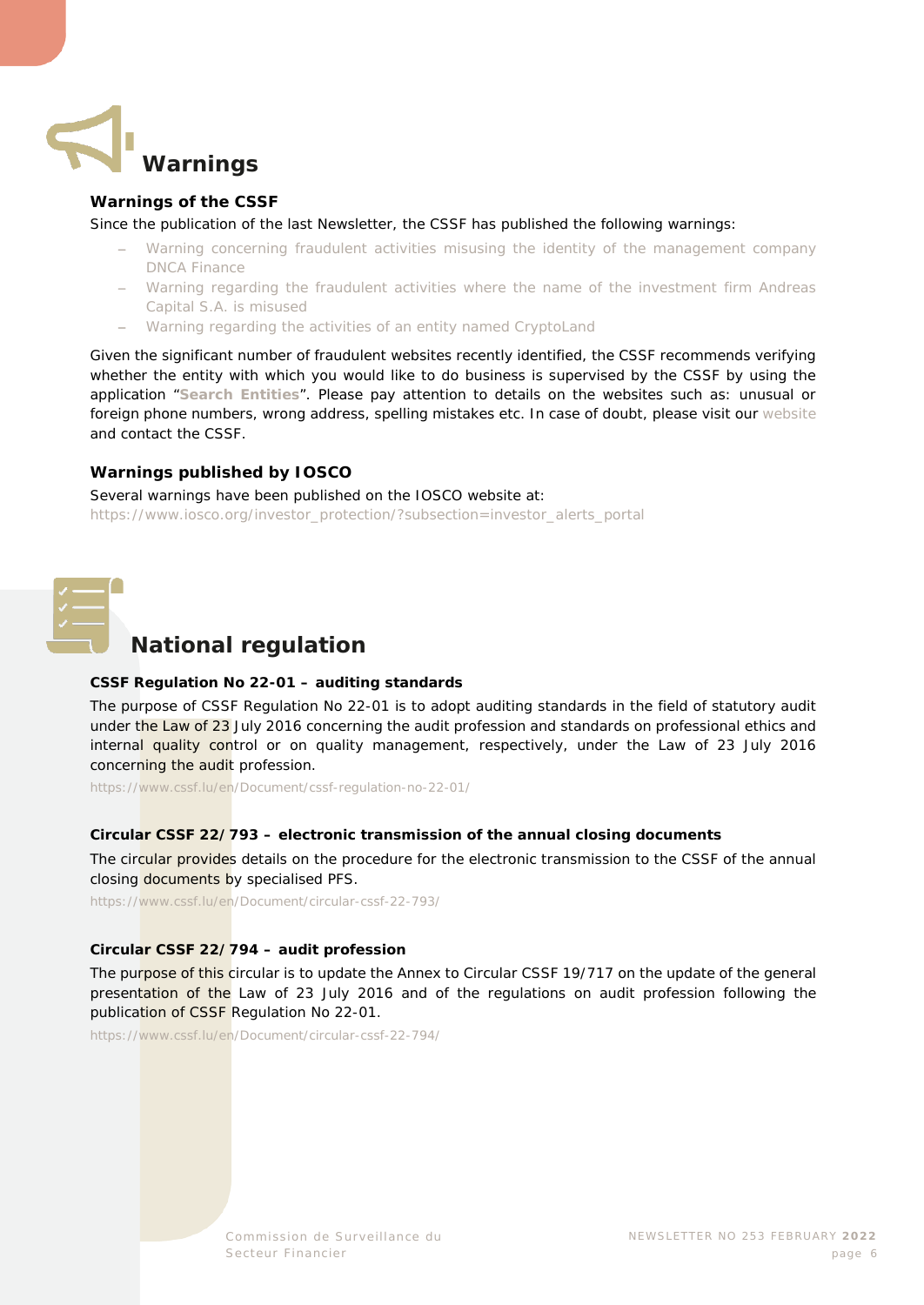#### **Circular CSSF 22/795 – marketing communications under the regulation on cross-border distribution of funds**

The purpose of the circular is to inform Luxembourg investment managers that the CSSF, in its capacity as competent authority, applies the Guidelines of ESMA on marketing communications (ESMA34-45- 1272) under the CBDF Regulation, published on 2 August 2021. Consequently, the CSSF has integrated the Guidelines into its administrative practices and regulatory approach with a view to promote supervisory convergence in this field at European level.

<https://www.cssf.lu/en/Document/circular-cssf-22-795/>

#### **Circular CSSF 22/796 – methodology, oversight function and record keeping under the Benchmarks Regulation**

The purpose of the circular is to inform the persons or entities which are administrators as defined in Article 3(1)(6) of the Benchmarks Regulation (benchmark administrators) that the CSSF, in its capacity as competent authority, applies the Guidelines of ESMA on methodology, oversight function and record keeping under the Benchmarks Regulation (Ref. ESMA81-393-288) published on 7 December 2021. Consequently, the CSSF has integrated the Guidelines into its administrative practice and regulatory approach with a view to promoting supervisory convergence in this field at European level. All benchmark administrators must duly comply with them.

<https://www.cssf.lu/en/Document/circular-cssf-22-796/>

#### **Circular CSSF 22/797 – sound remuneration policies**

The purpose of the circular is to inform the entities concerned that the CSSF, in its capacity as competent authority, applies the Guidelines of the EBA on sound remuneration policies under Directive 2013/36/EU (EBA/GL/2021/04), published on 2 July 2021. Consequently, the CSSF has integrated the Guidelines into its administrative practice and regulatory approach with a view to promote supervisory convergence in this field at European level.

All credit institutions, as defined in point (12) of Article 1 of the Law of 5 April 1993 on the financial sector (LFS), and all CRR investment firms, as defined in point (9a) of Article 1 of the LFS, must duly comply with them.

Circular CSSF 17/658 regarding the adoption of the EBA Guidelines on sound remuneration policies (EBA/GL/2015/22) and Circular CSSF 11/505 regarding details relating to the application of the principle of proportionality are repealed.

<https://www.cssf.lu/en/Document/circular-cssf-22-797/>

#### **Circular CSSF 22/798 – short selling and certain aspects of credit default swaps**

The circular amends Circular CSSF 12/548 of 30 October 2012 on the entry into force of Regulation (EU) No 236/2012 of the European Parliament and of the Council of 14 March 2012 on short selling and certain aspects of credit default swaps and details on certain practical aspects of notification, disclosure and exemption procedures, as amended, in order to reflect changes made by Commission Delegated Regulation (EU) 2022/27 of 27 September 2021 amending Regulation (EU) No 236/2012 of the European Parliament and of the Council as regards the adjustment of the relevant threshold for the notification of significant net short positions in shares.

<https://www.cssf.lu/en/Document/circular-cssf-22-798/>

#### **Circular letter of 31 January 2022 – fight against ML/TF**

The circular concerns the annual online survey for the year 2021 collecting standardised key information concerning money laundering and terrorism financing risks to which the supervised professionals are exposed and the implementation of the related risk mitigation and targeted financial sanction measures. This survey will be launched on 15 February 2022.

<https://www.cssf.lu/en/Document/circular-letter-2022-01-31/>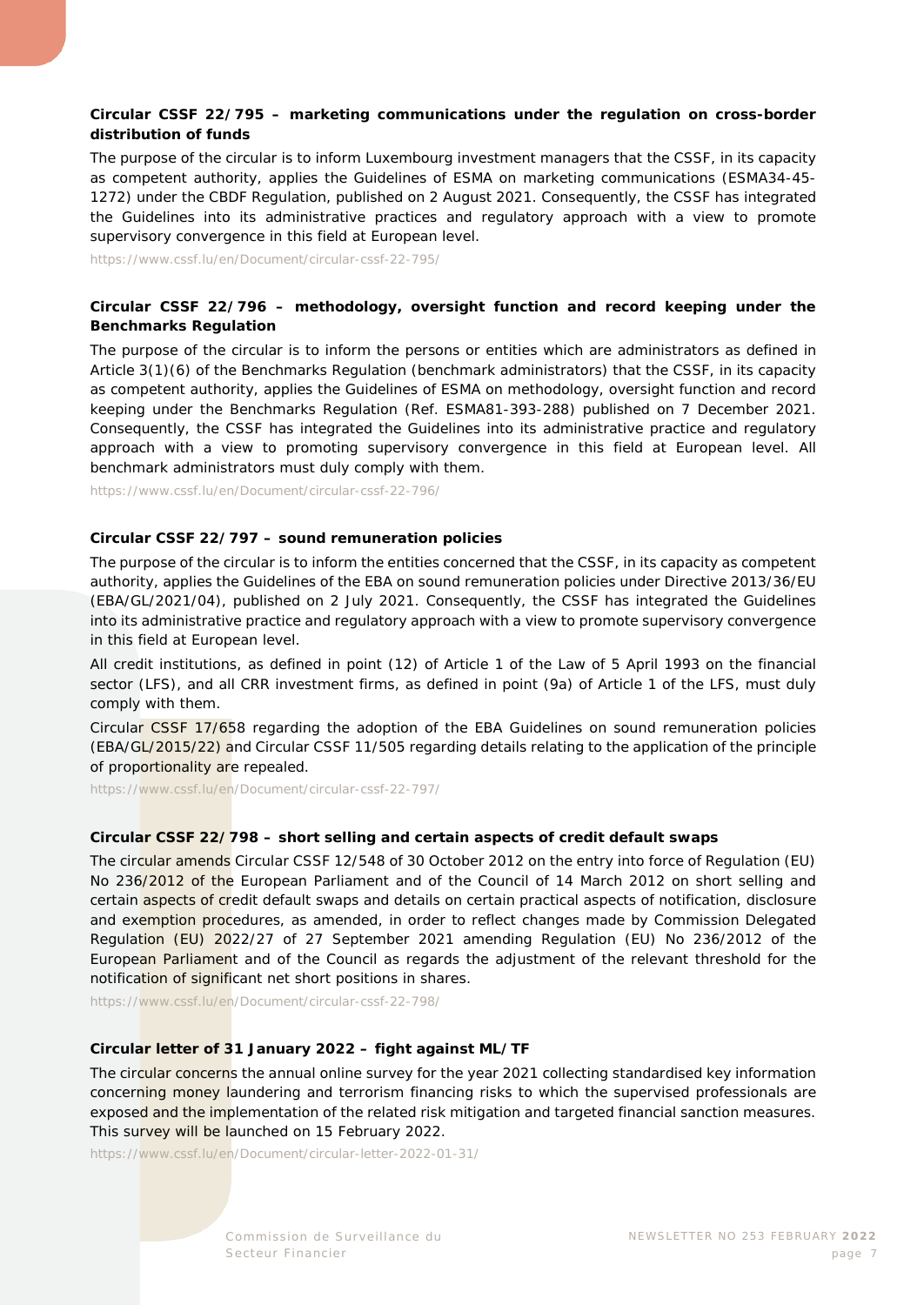<span id="page-7-0"></span>

## **Communiqués**

| Date       | <b>Publications</b>                                                                        |
|------------|--------------------------------------------------------------------------------------------|
| 24.01.2022 | Launch of the ESMA Common Supervisory Action on valuation of UCITS and open-<br>ended AIFs |
| 01.02.2022 | Monitoring the quality of transaction reports received under Article 26 of MIFIR           |
| 01.02.2022 | Global situation of undertakings for collective investment at the end of December<br>2021  |

<span id="page-7-2"></span><span id="page-7-1"></span>

#### **MONTHLY STATISTICS**



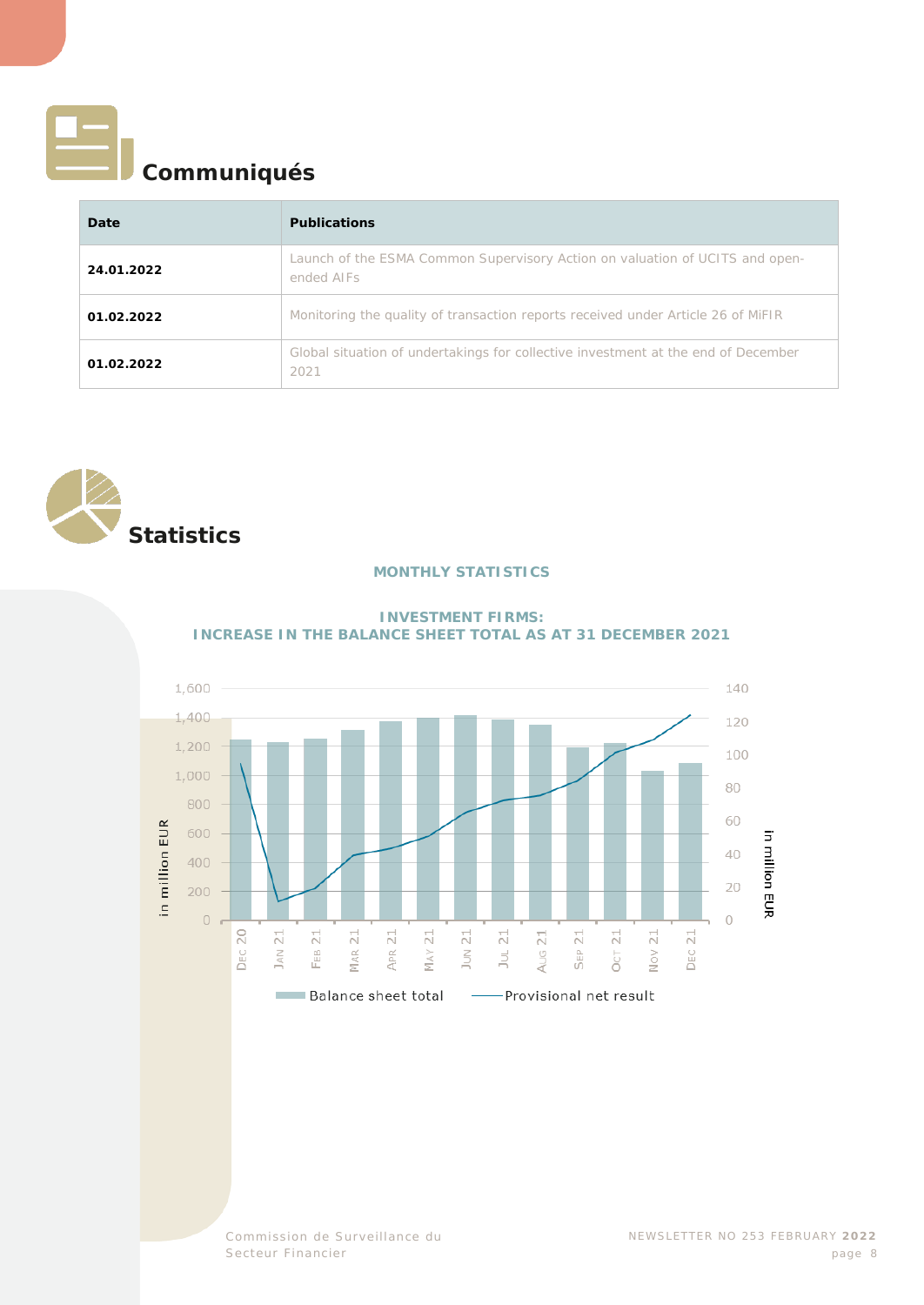

**SPECIALISED PFS: DECREASE IN THE BALANCE SHEET TOTAL AS AT 31 DECEMBER 2021**

**SUPPORT PFS: INCREASE IN THE BALANCE SHEET TOTAL AS AT 31 DECEMBER 2021**

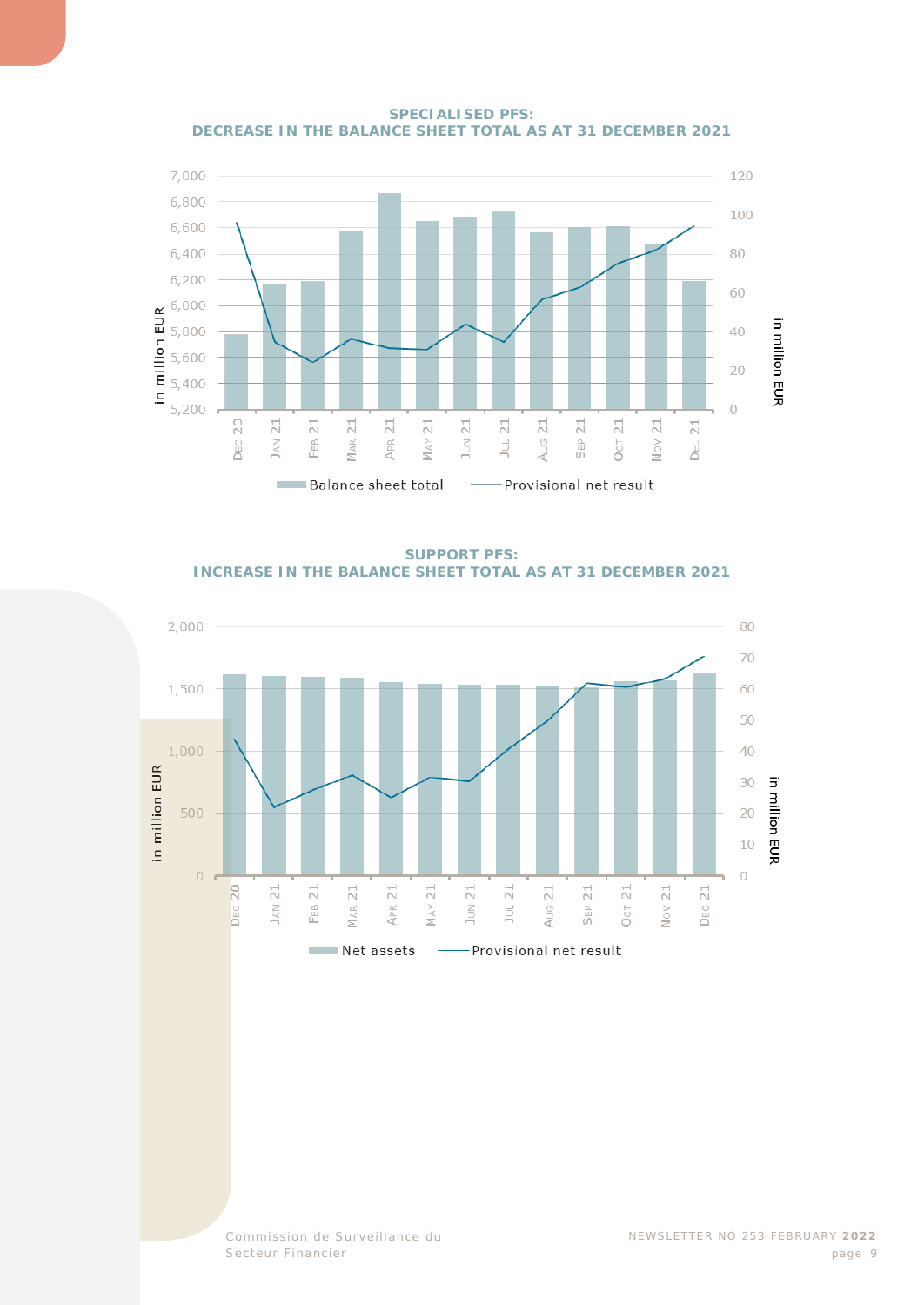#### **UCIS: SITUATION AS AT 31 DECEMBER 2021**

#### **NUMBER OF UCIS**





Part I (2010 Law) Part II (2010 Law)  $IFIS$  $\square$ SICAR

|                    | <b>FCP</b> | <b>SICAV</b> | <b>Other</b><br>UCIS / SIFS | <b>SICARS</b> | <b>Total</b> |
|--------------------|------------|--------------|-----------------------------|---------------|--------------|
| Part I (2010 Law)  | 849        | 816          | 0                           | 0             | 1,665        |
| Part II (2010 Law) | 110        | 123          | 2                           | 0             | 235          |
| <b>SIFS</b>        | 292        | 1,039        | 40                          | 0             | 1,371        |
| <b>SICARS</b>      | 0          | 0            | $\Omega$                    | 221           | 221          |
| <b>Total</b>       | 1,251      | 1,978        | 42                          | 221           | 3,492        |

#### **NET ASSETS OF UCIS**





**Part I** (2010 Law) Part II (2010 Law)  $IFIS$  $\square$  SICAR

| in billion EUR     | <b>FCP</b> | <b>SICAV</b> | <b>Other</b><br>UCIs / SIFs | <b>SICARS</b> | <b>Total</b> |
|--------------------|------------|--------------|-----------------------------|---------------|--------------|
| Part I (2010 Law)  | 744.676    | 4.179.834    | 0.000                       | 0.000         | 4,924.510    |
| Part II (2010 Law) | 48.682     | 117.657      | 0.420                       | 0.000         | 166.759      |
| <b>SIFS</b>        | 225.560    | 439.593      | 33.399                      | 0.000         | 698.552      |
| <b>SICARS</b>      | 0.000      | 0.000        | 0.000                       | 69.664        | 69.664       |
| <b>Total</b>       | 1,018.918  | 4.737.084    | 33.819                      | 69.664        | 5,859.485    |

 $EFCP$ 

 $\equiv$  SICAV

 $\square$  SICAR

Commission de Surveillance du NEWSLETTER NO 253 FEBRUARY **2022**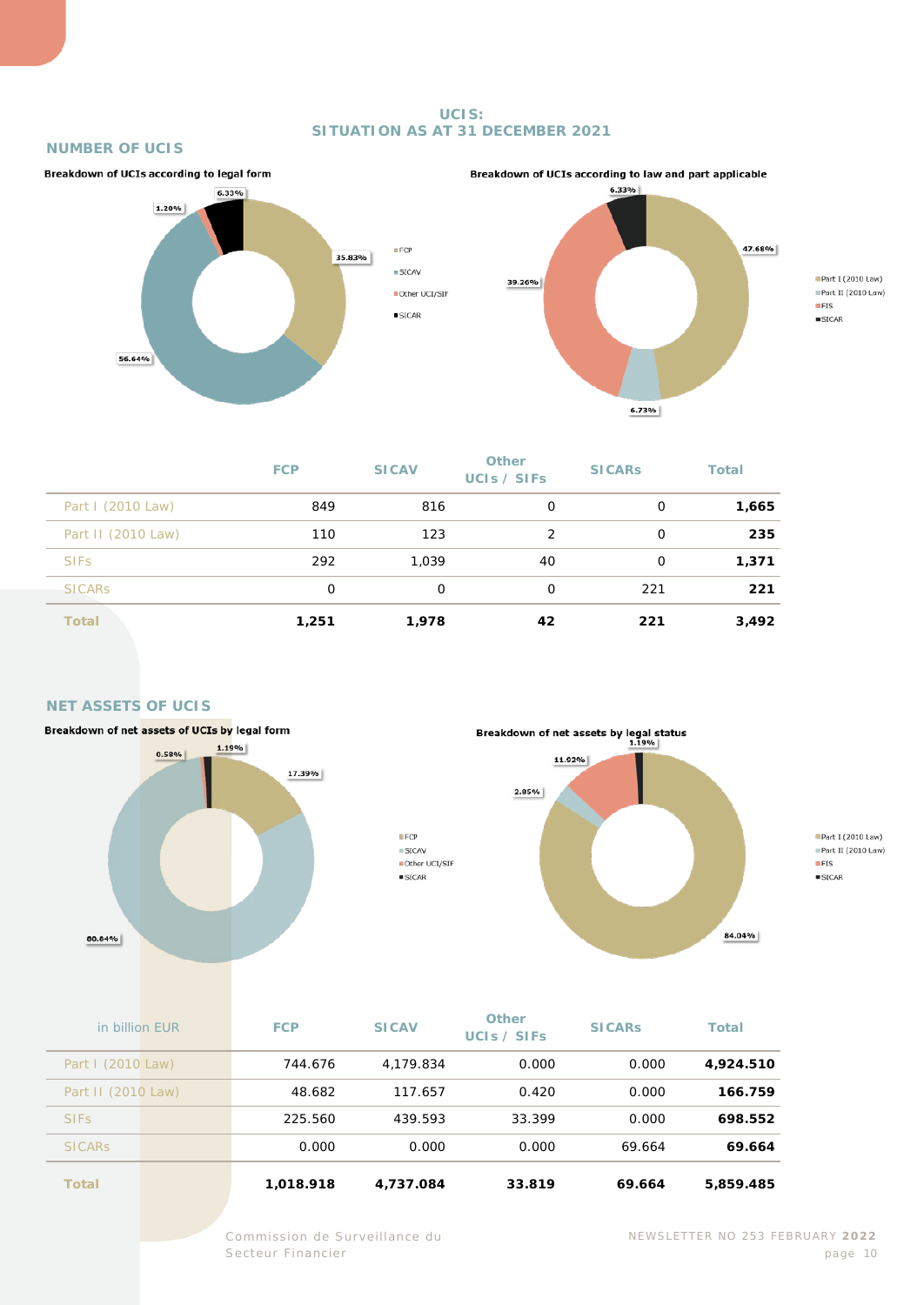#### **NET ASSETS BROKEN DOWN BY INVESTMENT POLICY**

| <b>Breakdown by investment policy</b>                    | <b>Net assets</b><br>$(in bn \in)$ | <b>Number of</b><br>fund units |
|----------------------------------------------------------|------------------------------------|--------------------------------|
| <b>Fixed-Income Transferable Securities</b>              | 1,475.105                          | 3,186                          |
|                                                          |                                    |                                |
| Variable-Yield Transferable Securities                   | 2,101.164                          | 4,098                          |
| Mixed Transferable Securities                            | 1,141.861                          | 3,520                          |
| <b>Funds of Funds</b>                                    | 354.267                            | 2,098                          |
| Money Market Instruments and Other Short-Term Securities | 432.395                            | 208                            |
| Cash                                                     | 11.078                             | 9                              |
| Private Equity                                           | 64.561                             | 241                            |
| Venture Capital                                          | 3.083                              | 32                             |
| <b>Real Estate</b>                                       | 110.801                            | 321                            |
| Futures and/or Options                                   | 15.025                             | 78                             |
| <b>Other Assets</b>                                      | 80.481                             | 297                            |
| Public-to-Private                                        | 0.120                              | 2                              |
| Mezzanine                                                | 2.986                              | 13                             |
| Venture Capital (SICARs)                                 | 11.386                             | 79                             |
| Private Equity (SICARs)                                  | 55.172                             | 263                            |
| <b>TOTAL</b>                                             | 5,859.485                          | 14,445                         |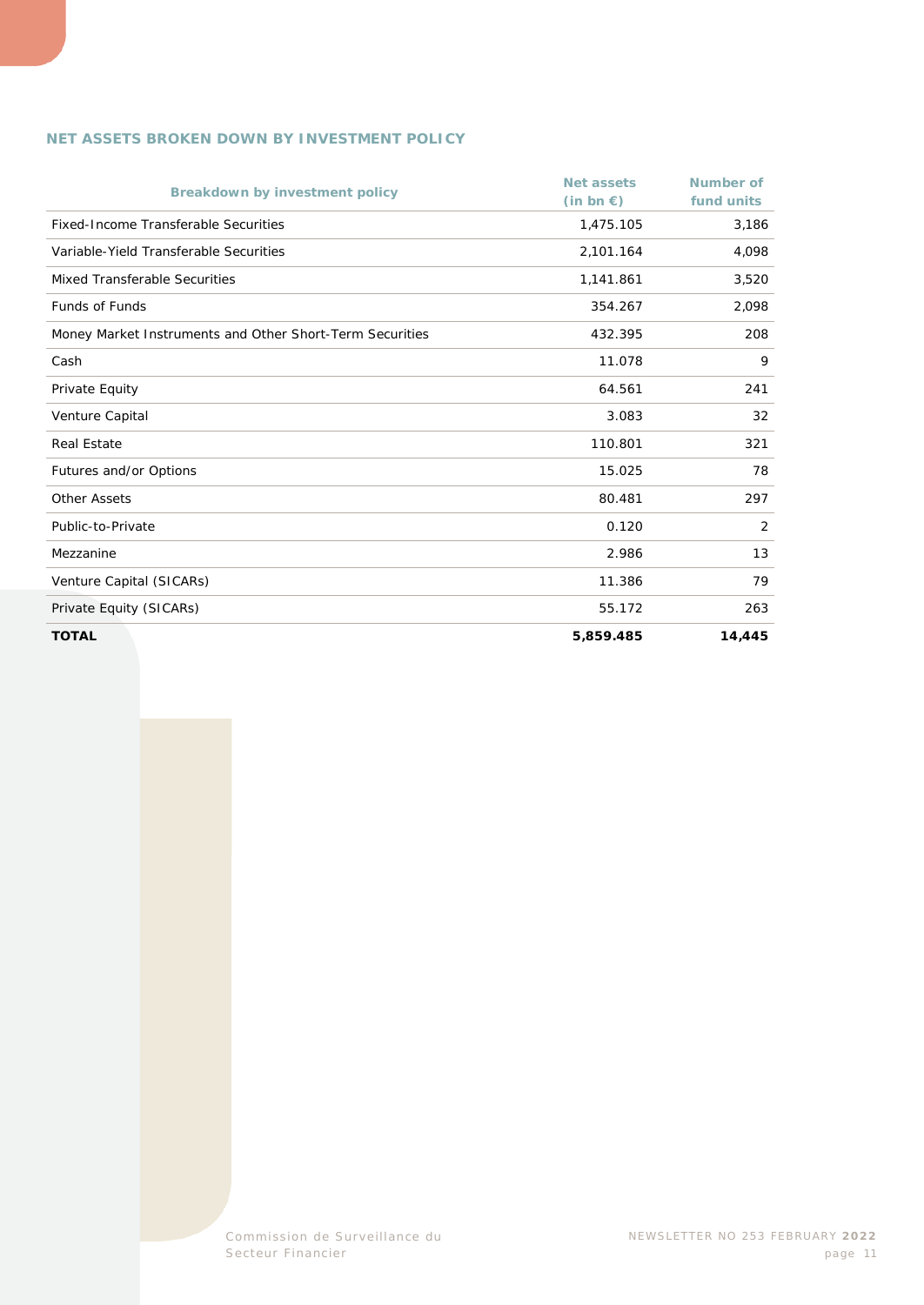| <b>Breakdown by investment policy</b>                               |  |                          | <b>Net assets</b><br>$(in bn \in)$ | fund units   | <b>Number of Subscriptions</b><br>$(in bn \in)$ | <b>Redemptions</b><br>$(in bn \in)$ | <b>Net</b><br>subscriptions<br>(in bn $\epsilon$ ) |
|---------------------------------------------------------------------|--|--------------------------|------------------------------------|--------------|-------------------------------------------------|-------------------------------------|----------------------------------------------------|
| <b>PART I</b>                                                       |  |                          |                                    |              |                                                 |                                     |                                                    |
| Fixed-Income Transferable Securities                                |  |                          | 1,369.138                          | 2,742        | 58.948                                          | 52.276                              | 6.672                                              |
| Variable-Yield Transferable Securities                              |  |                          | 2,013.922                          | 3,773        | 71.117                                          | 64.043                              | 7.074                                              |
| <b>Mixed Transferable Securities</b>                                |  |                          | 931.651                            | 2,547        | 31.685                                          | 26.342                              | 5.343                                              |
| Funds of Funds                                                      |  |                          | 177.573                            | 844          | 4.995                                           | 4.112                               | 0.883                                              |
| Money Market Instruments and Other Short-<br><b>Term Securities</b> |  |                          | 408.040                            | 175          | 275.630                                         | 268.905                             | 6.725                                              |
| Cash                                                                |  |                          | 11.038                             | 8            | 4.509                                           | 4.031                               | 0.478                                              |
| Futures and/or Options                                              |  |                          | 9.373                              | 44           | 0.662                                           | 0.618                               | 0.044                                              |
| <b>Other Assets</b>                                                 |  |                          | 3.775                              | 9            | 0.108                                           | 0.322                               | $-0.214$                                           |
|                                                                     |  | <b>SUB-TOTAL PART I</b>  | 4,924.510                          | 10,142       | 447.654                                         | 420.649                             | 27.005                                             |
| <b>PART II</b>                                                      |  |                          |                                    |              |                                                 |                                     |                                                    |
| Fixed-Income Transferable Securities                                |  |                          | 15.619                             | 89           | 0.552                                           | 0.340                               | 0.212                                              |
| Variable-Yield Transferable Securities                              |  |                          | 14.357                             | 63           | 0.199                                           | 0.211                               | $-0.012$                                           |
| Mixed Transferable Securities                                       |  |                          | 66.744                             | 182          | 1.324                                           | 1.164                               | 0.160                                              |
| Funds of Funds                                                      |  |                          | 33.262                             | 199          | 0.606                                           | 0.592                               | 0.014                                              |
| Money Market Instruments and Other Short-<br><b>Term Securities</b> |  |                          | 13.971                             | 23           | 1.111                                           | 1.203                               | $-0.092$                                           |
| Cash                                                                |  |                          | 0.000                              | $\mathsf O$  | 0.000                                           | 0.000                               | 0.000                                              |
| Private Equity                                                      |  |                          | 12.482                             | 20           | 0.009                                           | 0.025                               | $-0.016$                                           |
| Venture Capital                                                     |  |                          | 0.450                              | $\mathbf{1}$ | 0.051                                           | 0.000                               | 0.051                                              |
| <b>Real Estate</b>                                                  |  |                          | 3.620                              | 8            | 0.019                                           | 0.000                               | 0.019                                              |
| Futures and/or Options                                              |  |                          | 1.455                              | 13           | 0.024                                           | 0.016                               | 0.008                                              |
| <b>Other Assets</b>                                                 |  |                          | 4.799                              | 24           | 0.056                                           | 0.061                               | $-0.005$                                           |
|                                                                     |  | <b>SUB-TOTAL PART II</b> | 166.759                            | 622          | 3.951                                           | 3.612                               | 0.339                                              |

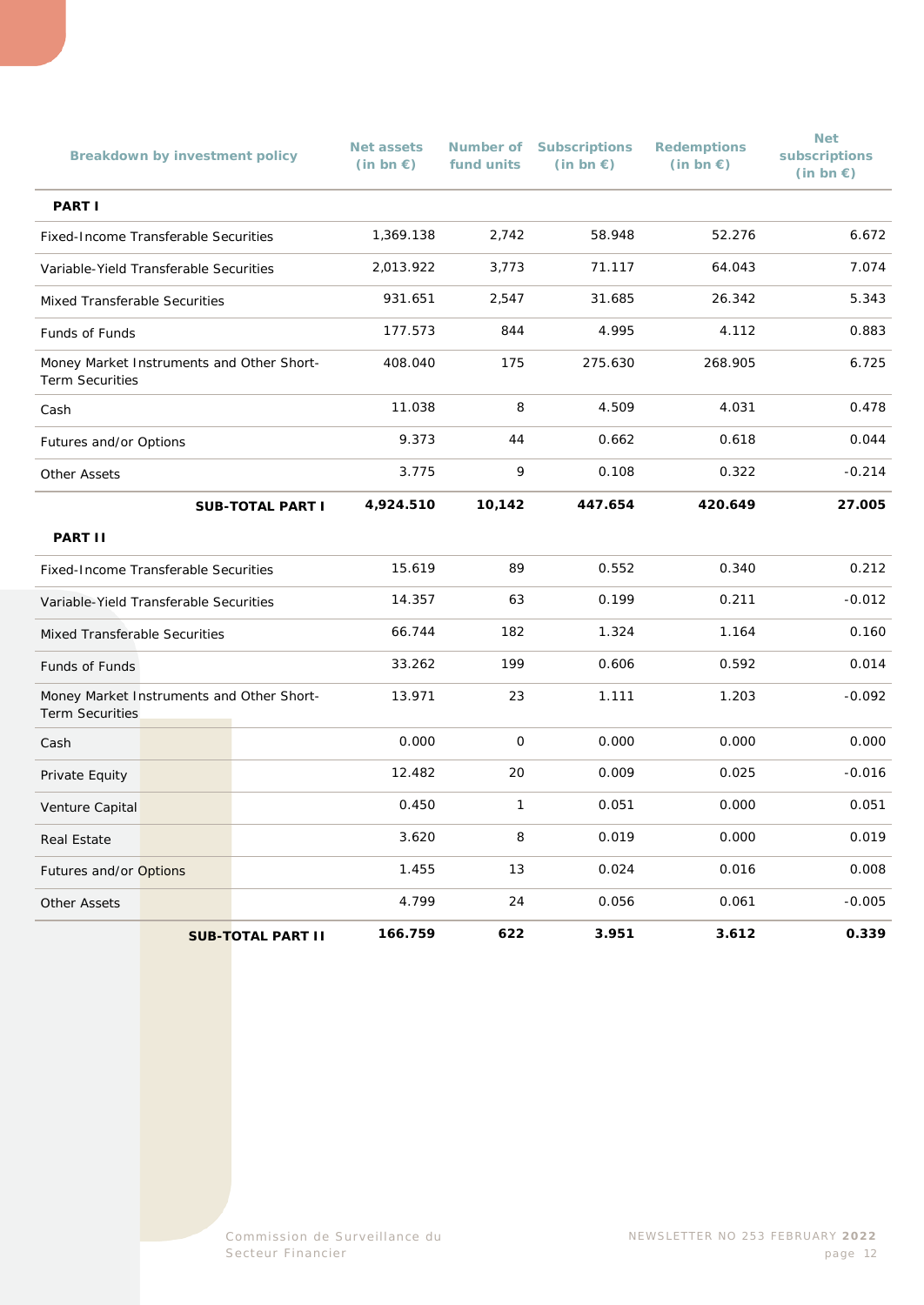#### **SIF**

|                                        | <b>TOTAL LUXEMBOURG UCIS</b>              | 5,859.485 | 14,445     | 466.686 | 434.570 | 32.116   |
|----------------------------------------|-------------------------------------------|-----------|------------|---------|---------|----------|
|                                        | <b>TOTAL SICARS</b>                       | 69.664    | 357        | 0.214   | 0.092   | 0.122    |
|                                        |                                           | 55.172    | 263        | 0.214   | 0.092   | 0.122    |
|                                        |                                           | 11.386    | 79         | 0.000   | 0.000   | 0.000    |
| Mezzanine                              |                                           |           | 13         | 0.000   | 0.000   | 0.000    |
|                                        |                                           | 0.120     | $\sqrt{2}$ | 0.000   | 0.000   | 0.000    |
|                                        |                                           |           |            |         |         |          |
|                                        | <b>SUB-TOTAL SIFs</b>                     | 698.552   | 3,324      | 14.867  | 10.217  | 4.650    |
| <b>Other Assets</b>                    |                                           |           | 264        | 1.039   | 0.547   | 0.492    |
| Futures and/or Options                 |                                           |           | 21         | 0.055   | 0.011   | 0.044    |
| <b>Real Estate</b>                     |                                           |           | 313        | 2.725   | 0.422   | 2.303    |
| Venture Capital                        |                                           | 2.633     | 31         | 0.069   | 0.011   | 0.058    |
|                                        |                                           | 52.079    | 221        | 1.090   | 0.241   | 0.849    |
|                                        |                                           | 0.040     | 1          | 0.000   | 0.000   | 0.000    |
|                                        | Money Market Instruments and Other Short- | 10.384    | 10         | 2.236   | 3.534   | $-1.298$ |
|                                        |                                           | 143.432   | 1,055      | 2.793   | 1.377   | 1.416    |
| <b>Mixed Transferable Securities</b>   |                                           | 143.466   | 791        | 1.844   | 1.375   | 0.469    |
| Variable-Yield Transferable Securities |                                           | 72.885    | 262        | 0.692   | 0.984   | $-0.292$ |
|                                        | Fixed-Income Transferable Securities      | 90.348    | 355        | 2.324   | 1.715   | 0.609    |
|                                        |                                           |           |            |         |         |          |

#### **ORIGIN OF THE INITIATORS OF LUXEMBOURG UCIS**

| <b>Country</b> | Net assets<br>(in bn EUR) | in $%$ | Number of<br><b>UCIS</b> | in $%$ | Number of<br>fund units | in $%$ |
|----------------|---------------------------|--------|--------------------------|--------|-------------------------|--------|
| <b>US</b>      | 1,203.936                 | 20.5%  | 165                      | 4.7%   | 1,161                   | 8.0%   |
| GB             | 977.373                   | 16.7%  | 245                      | 7.0%   | 1,644                   | 11.4%  |
| <b>DE</b>      | 835.916                   | 14.3%  | 1,125                    | 32.2%  | 2,377                   | 16.4%  |
| <b>CH</b>      | 825.437                   | 14.1%  | 528                      | 15.1%  | 2,696                   | 18.7%  |
| <b>FR</b>      | 616.306                   | 10.5%  | 265                      | 7.6%   | 1,527                   | 10.6%  |
| IT             | 365.394                   | 6.2%   | 127                      | 3.7%   | 1,232                   | 8.5%   |
| <b>BE</b>      | 249.488                   | 4.3%   | 140                      | 4.0%   | 775                     | 5.4%   |
| LU             | 215.642                   | 3.7%   | 277                      | 7.9%   | 837                     | 5.8%   |
| <b>DK</b>      | 130.044                   | 2.2%   | 20                       | 0.6%   | 204                     | 1.4%   |
| NL.            | 128.038                   | 2.2%   | 41                       | 1.2%   | 261                     | 1.8%   |
| <b>OTHERS</b>  | 311.911                   | 5.3%   | 559                      | 16.0%  | 1,731                   | 12.0%  |
| <b>TOTAL</b>   | 5,859.485                 | 100.0% | 3,492                    | 100.0% | 14,445                  | 100.0% |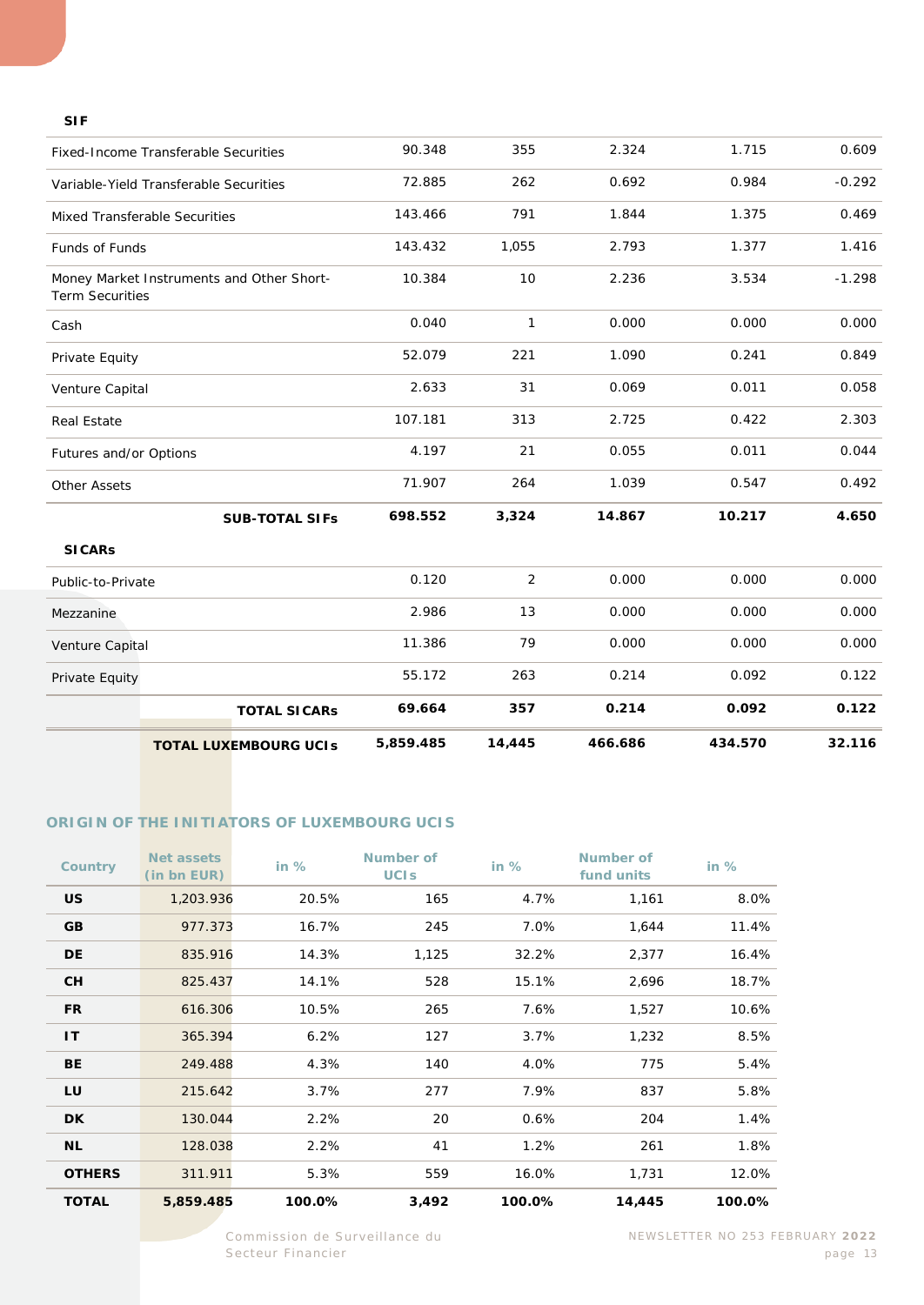#### **BREAKDOWN OF UCI FUND UNITS REGISTERED IN LUXEMBOURG BY REFERENCE CURRENCY**

| <b>Currency</b> | <b>Net assets</b><br>(in bn EUR) | in $%$   | <b>Number of</b><br>fund units | in $%$   |
|-----------------|----------------------------------|----------|--------------------------------|----------|
| <b>AUD</b>      | 4.008                            | 0.068%   | 20                             | 0.138%   |
| CAD             | 4.285                            | 0.073%   | 18                             | 0.125%   |
| <b>CHF</b>      | 57.889                           | 0.988%   | 254                            | 1.758%   |
| <b>CNH</b>      | 13.805                           | 0.236%   | 27                             | 0.187%   |
| <b>CNY</b>      | 10.586                           | 0.181%   | $\overline{4}$                 | 0.028%   |
| <b>CZK</b>      | 1.415                            | 0.024%   | 70                             | 0.485%   |
| <b>DKK</b>      | 1.648                            | 0.028%   | 12                             | 0.083%   |
| <b>EUR</b>      | 3,039.549                        | 51.874%  | 8,933                          | 61.842%  |
| GBP             | 192.636                          | 3.288%   | 296                            | 2.049%   |
| <b>HKD</b>      | 3.819                            | 0.065%   | 8                              | 0.055%   |
| <b>HUF</b>      | 0.272                            | 0.005%   | 21                             | 0.145%   |
| <b>JPY</b>      | 63.724                           | 1.087%   | 165                            | 1.142%   |
| <b>NOK</b>      | 6.854                            | 0.117%   | 36                             | 0.249%   |
| <b>NZD</b>      | 0.291                            | 0.005%   | 1                              | 0.007%   |
| <b>PLN</b>      | 0.158                            | 0.003%   | 4                              | 0.028%   |
| <b>RON</b>      | 0.574                            | 0.010%   | 4                              | 0.028%   |
| <b>SEK</b>      | 47.177                           | 0.805%   | 121                            | 0.838%   |
| <b>SGD</b>      | 1.338                            | 0.023%   | $\overline{7}$                 | 0.048%   |
| <b>USD</b>      | 2,409.436                        | 41.120%  | 4,443                          | 30.758%  |
| ZAR             | 0.021                            | 0.000%   | 1                              | 0.007%   |
| <b>TOTAL</b>    | 5,859.485                        | 100.000% | 14,445                         | 100.000% |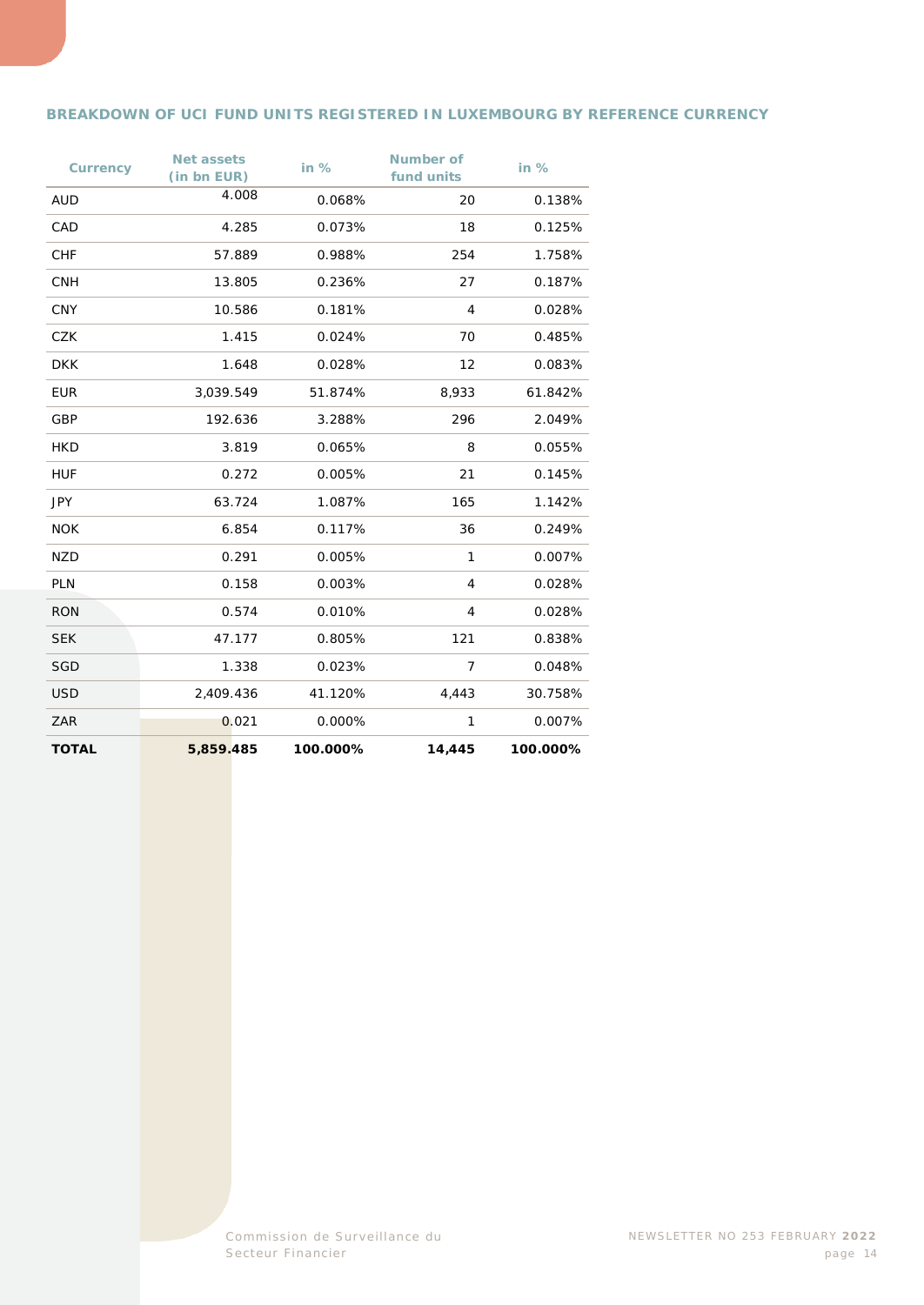#### **PROSPECTUSES TO BE PUBLISHED WHEN SECURITIES ARE OFFERED TO THE PUBLIC OR ADMITTED TO TRADING ON A REGULATED MARKET**



**CSSF APPROVALS**

In January 2022, the CSSF approved a total of 69 documents pursuant to the Prospectus Regulation, which break down as follows:

| base prospectuses:  | $9(13.04\%)$ |
|---------------------|--------------|
| other prospectuses: | $9(13.04\%)$ |
| supplements:        | 51 (73.92%)  |

#### **NOTIFICATIONS RECEIVED BY THE CSSF FROM THE COMPETENT AUTHORITIES OF OTHER EEA MEMBER STATES**



In January 2022, the CSSF received 4 notifications relating to prospectuses and base prospectuses and 28 notifications relating to supplements from competent authorities of other EEA Member States.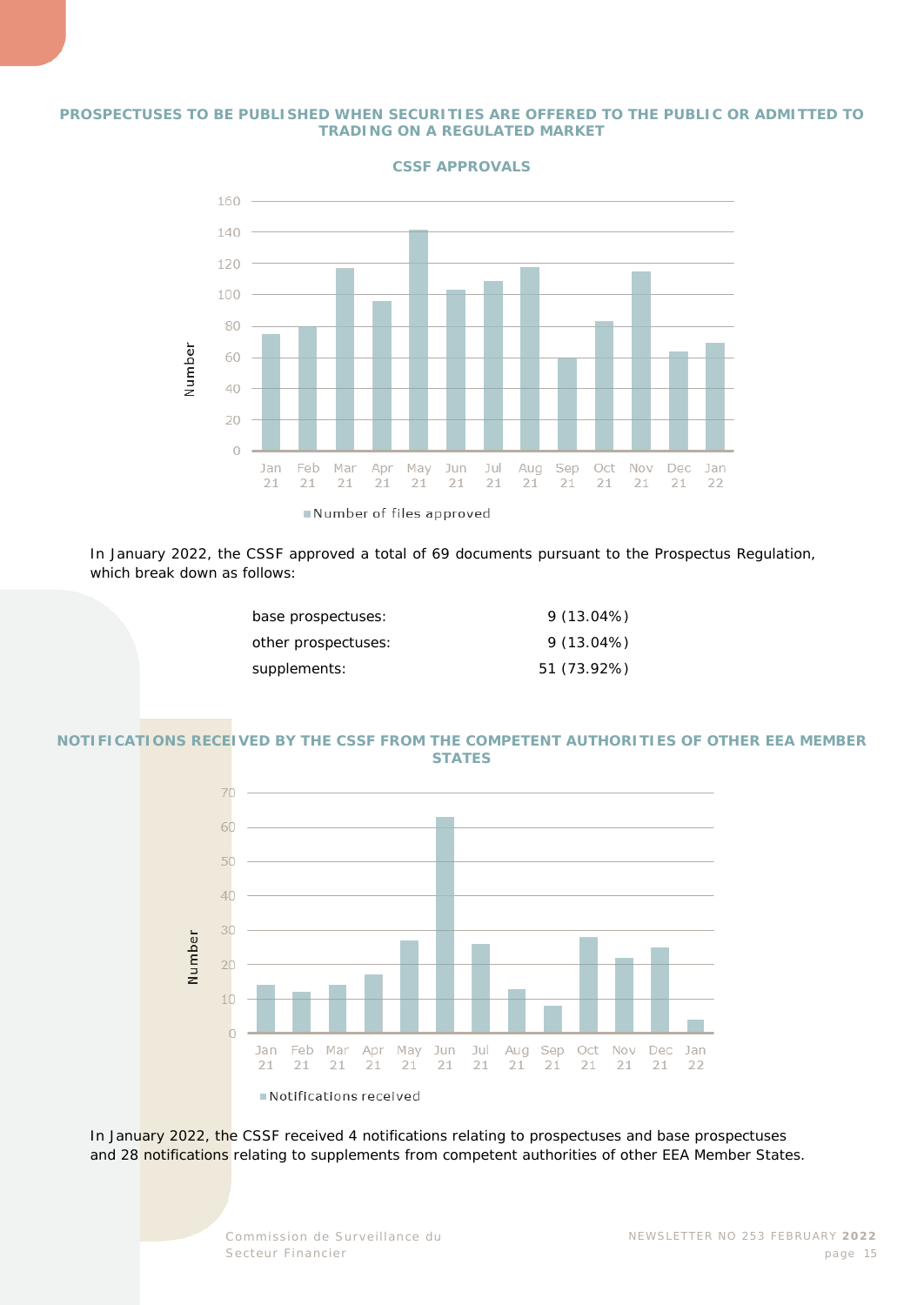#### **NOTIFICATIONS SENT BY THE CSSF TO COMPETENT AUTHORITIES OF OTHER EEA MEMBER STATES**



In January 2022, the CSSF sent 8 notifications relating to prospectuses and base prospectuses and 33 notifications relating to supplements to the competent authorities of other EEA Member States [1](#page-15-0).

#### **ISSUERS OF SECURITIES WHOSE HOME MEMBER STATE IS LUXEMBOURG PURSUANT TO THE LAW OF 11 JANUARY 2008 ON TRANSPARENCY REQUIREMENTS FOR ISSUERS (THE "TRANSPARENCY LAW")**

Since 31 December 2021, four issuers have chosen Luxembourg as home Member State for the purposes of the Transparency Law. Moreover, three issuers were deregistered from the list due to the fact that they no longer fall within the scope of the Transparency Law.

As at 31 January 2022, **460 issuers** subject to the supervision of the CSSF were included in the list of issuers whose home Member State is Luxembourg pursuant to the Transparency Law.



<span id="page-15-0"></span>*<sup>1</sup> These figures are the number of prospectuses, base prospectuses, registration documents and supplements for which the CSSF sent one or several notifications. Where notifications were sent at different dates and/or in several Member States, only the first notification is included in the statistical calculation. Each document notified in one or several Member States is thus only counted once.*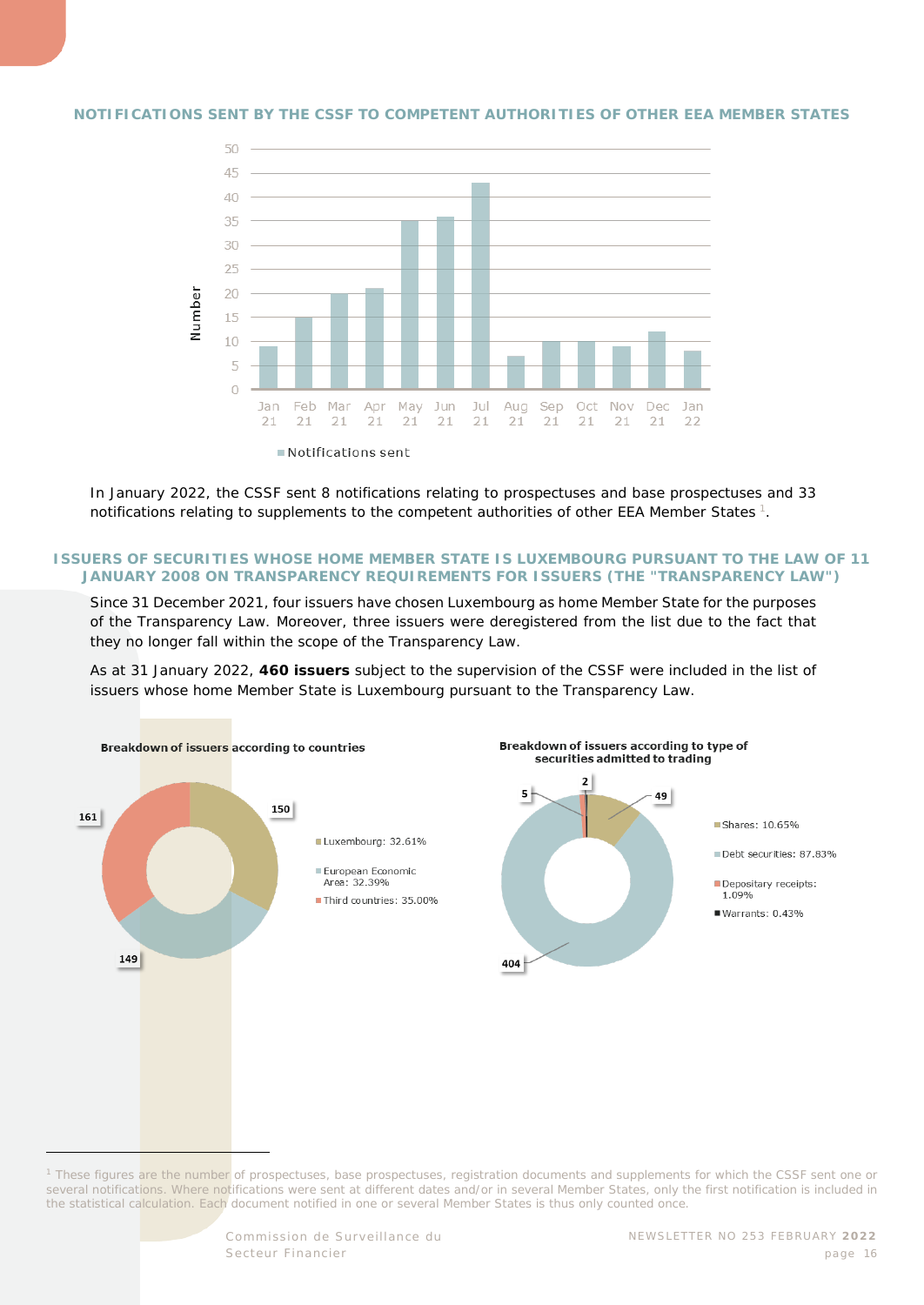#### **PENSION FUNDS**

As at 31 January 2022, **12 pension funds** in the form of pension savings companies with variable capital (SEPCAVs) and pension savings associations (ASSEPs) were registered on the official list of pension funds subject to the Law of 13 July 2005 on institutions for occupational retirement provision in the form of a SEPCAV and an ASSEP.

On the same date, the number of professionals authorised to act as **liability managers** for pension funds subject to the Law of 13 July 2005 amounted to **16**.

#### **SECURITISATION UNDERTAKINGS**

The number of **securitisation undertakings** authorised by the CSSF in accordance with the Law of 22 March 2004 on securitisation amounted to **28** entities as at 31 January 2022.

#### **PUBLIC OVERSIGHT OF THE AUDIT PROFESSION**

The public oversight of the audit profession covered **52** *cabinets de révision agréés* (approved audit firms) and **341** *réviseurs d'entreprises agréés* (approved statutory auditors) as at 31 January 2022. The oversight also included **22 third-country auditors and audit firms** duly registered in accordance with the Law of 23 July 2016 concerning the audit profession.

#### **QUARTERLY STATISTICS**

<span id="page-16-0"></span>**TOTAL EMPLOYMENT IN BANKS, PFS, MANAGEMENT COMPANIES (CHAPTER 15), PAYMENT INSTITUTIONS AND ELECTRONIC MONEY INSTITUTIONS**



Total employment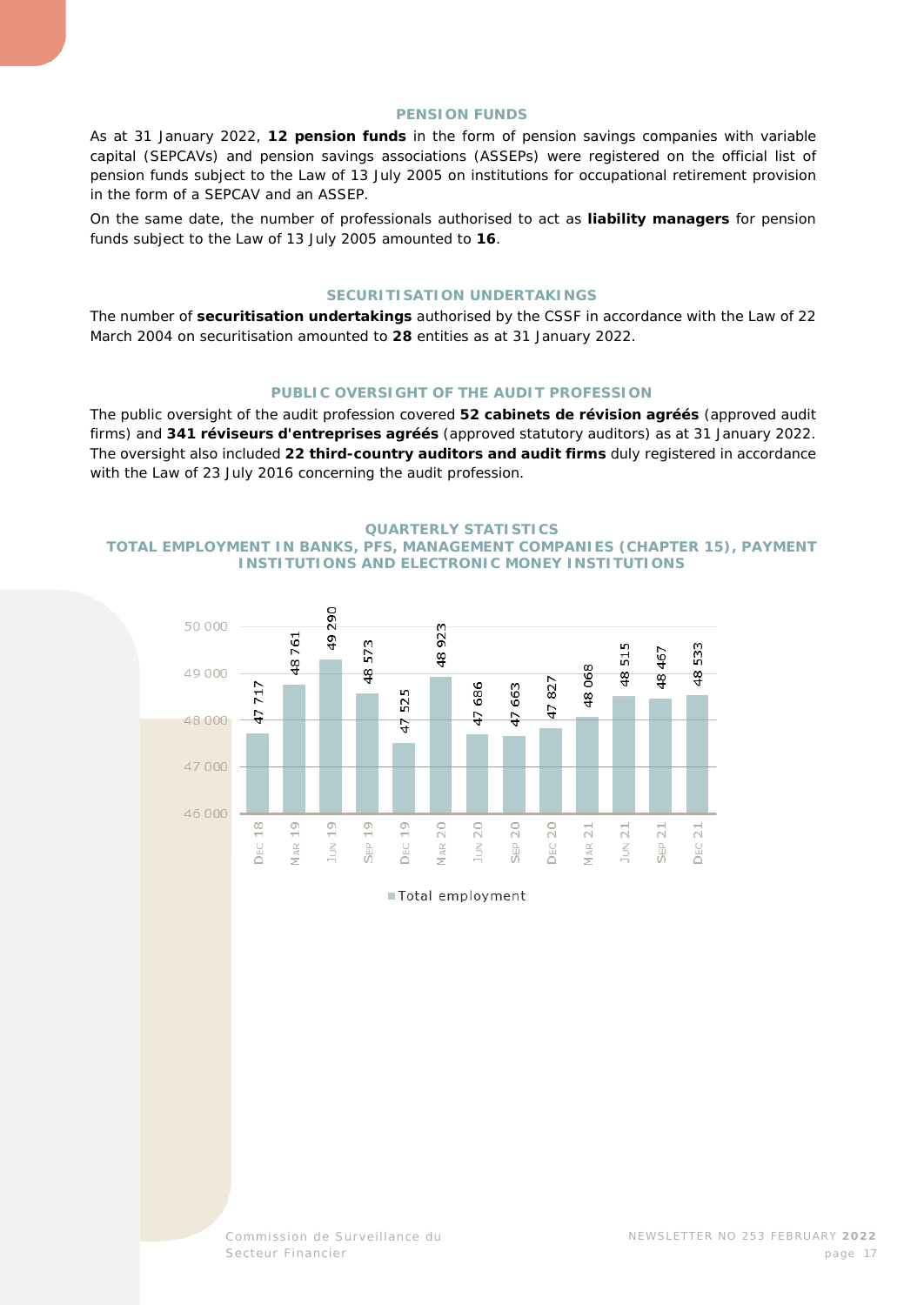#### **MANAGEMENT COMPANIES AUTHORISED ACCORDING TO CHAPTER 15 OF THE 2010 LAW DECREASE IN THE BALANCE SHEET TOTAL AS AT 31 DECEMBER 2021**



<span id="page-17-0"></span>**Human resources**

In order to increase its staff, the CSSF has hired 10 employees since the publication of the last Newsletter and counts, after the departure of 2 agents, 961 agents (524 men and 437 women). They have been assigned to the following departments:

#### **On-site Inspection**

Thomas REMETTER

**Depositor and Investor Protection**

Romain LOMBARDO

**Supervision of Information Systems and Support PFS**

Ana Cristina ARAUJO BARROS

**Department "Human Resources and Finance"**

Patrick FIGUEIREDO LADEIRA Saïda HALOUM Nina KRAFT Marie REITEROVA Kim WILWERT

**Information Systems of the CSSF (IT)**

Quentin LACOUR Pierre PARET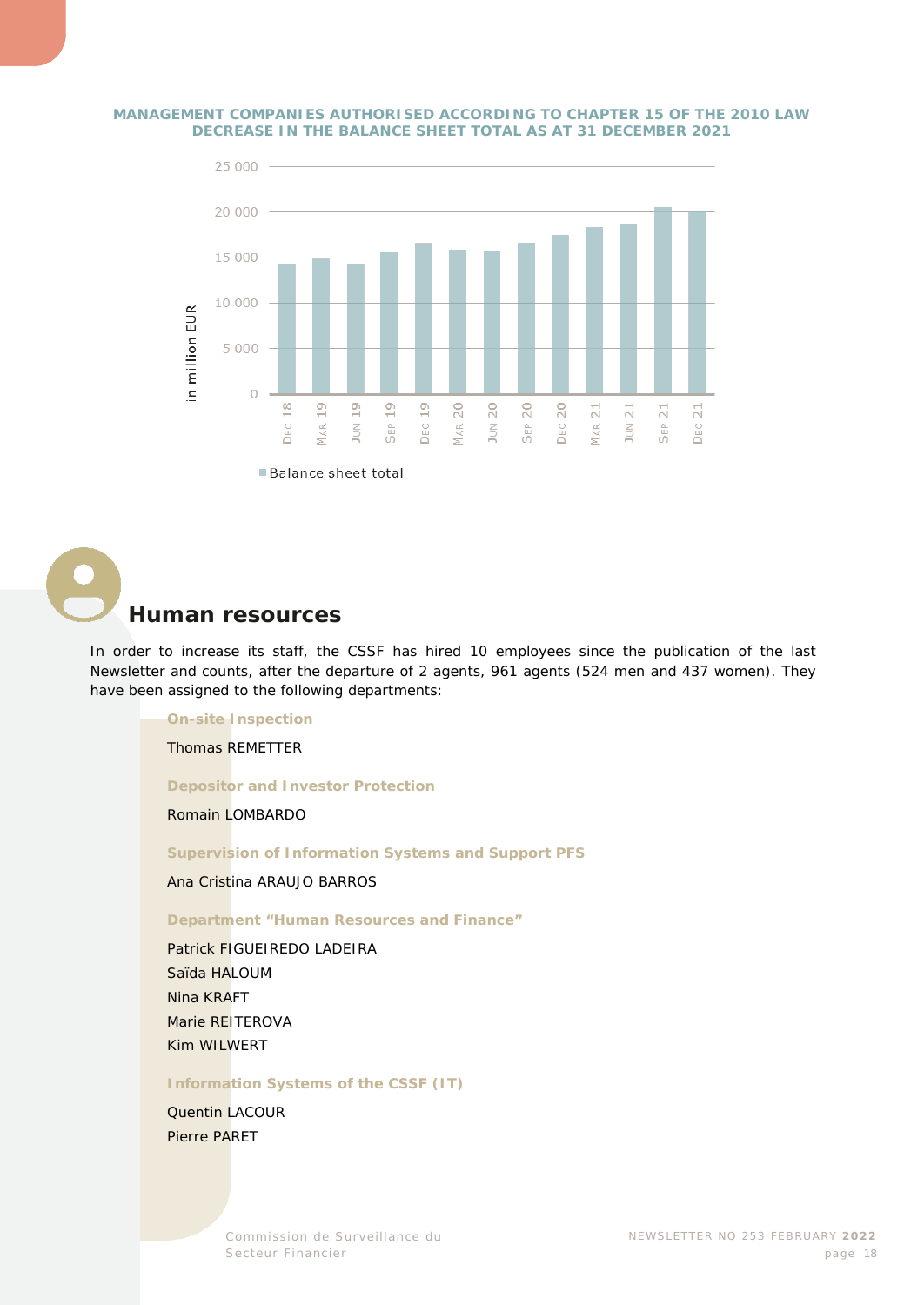<span id="page-18-0"></span>

## **European/International News in January 2022**

#### **Single Supervisory Mechanism (SSM) - European Central Bank (ECB)**

<span id="page-18-1"></span>

| Date       | <b>Publications</b>                                                                                                                                                        | <b>Description</b>                                                                                                                                                           |
|------------|----------------------------------------------------------------------------------------------------------------------------------------------------------------------------|------------------------------------------------------------------------------------------------------------------------------------------------------------------------------|
| 07/01/2022 | Letter from Andrea Enria, Chair of<br>the Supervisory Board, to Mr<br>Comín i Oliveres, Ms Ponsatí<br>Obiols, Mr Puigdemont i<br>Casamajó, MEPs, on banking<br>supervision | Publication of a letter from the Chair of the Supervisory Board<br>to Members of the European Parliament in response to a<br>written request related to banking supervision. |
| 12/01/2022 | ECB publishes supervisory<br>banking statistics for the third<br>quarter of 2021                                                                                           | Publication of the supervisory banking statistics for the third<br>quarter of 2021.                                                                                          |
| 27/01/2022 | <b>ECB Banking Supervision</b><br>launches 2022 climate risk stress<br>test                                                                                                | Publication of a press release concerning the launch of the 2022<br>climate risk stress test.                                                                                |
| 27/01/2022 | Macro-financial scenarios for the<br>2022 climate risk stress test                                                                                                         | Publication of a note concerning the macro-financial scenarios<br>for the 2022 climate risk stress test.                                                                     |

| Date       | Interviews and speeches                   | Description                                                                                                                                       |
|------------|-------------------------------------------|---------------------------------------------------------------------------------------------------------------------------------------------------|
| 10/01/2022 | Andrea Enria: Interview with Les<br>Échos | Interview with Andrea Enria, Chair of the Supervisory Board of<br>the ECB, conducted by Thibaut Madelin, Edouard Lederer and<br>Alexandre Counis. |

#### <span id="page-18-2"></span>**European Parliament, European Commission and European Council**

| Date       | <b>Regulatory developments</b>                                                 | <b>Description</b>                                                                                                                                                                                                                                                                                                                        |
|------------|--------------------------------------------------------------------------------|-------------------------------------------------------------------------------------------------------------------------------------------------------------------------------------------------------------------------------------------------------------------------------------------------------------------------------------------|
| 20/01/2022 | <b>Commission Delegated Regulation</b><br>(EU) 2022/76 of 22 September<br>2021 | Publication of Commission Delegated Regulation (EU) 2022/76<br>of 22 September 2021 supplementing Regulation (EU)<br>2019/2033 of the European Parliament and of the Council with<br>regard to regulatory technical standards specifying adjustments<br>to the K-factor 'daily trading flow' (K-DTF) coefficients for<br>investment firms |

#### <span id="page-18-3"></span>**European Banking Authority (EBA)**

| Date       | <b>Publications</b>                                                                                                                                     | <b>Description</b>                                                                                                                                                                                                                                                                                                                                                                                                                                                                        |
|------------|---------------------------------------------------------------------------------------------------------------------------------------------------------|-------------------------------------------------------------------------------------------------------------------------------------------------------------------------------------------------------------------------------------------------------------------------------------------------------------------------------------------------------------------------------------------------------------------------------------------------------------------------------------------|
| 05/01/2022 | EBA alerts on the detrimental<br>impact of unwarranted de-risking<br>and ineffective management of<br>money laundering and terrorist<br>financing risks | The EBA published its Opinion on the scale and impact of de-<br>risking in the EU and the steps competent authorities should<br>take to tackle unwarranted de-risking. Providing access to at<br>least basic financial products and services is a prerequisite for<br>the participation in modern economic and social life and de-<br>risking, when unwarranted, can cause the financial exclusion of<br>legitimate customers. It can also affect competition and<br>financial stability. |
| 13/01/2022 | <b>EBA publishes Guidelines for</b><br>institutions and resolution<br>authorities on improving banks'<br>resolvability                                  | The EBA published its final Guidelines for institutions and<br>resolution authorities on improving banks' resolvability. These<br>Guidelines represent a significant step in complementing the EU<br>legal framework in the field of resolution based on international<br>standards and leveraging on EU best practices.                                                                                                                                                                  |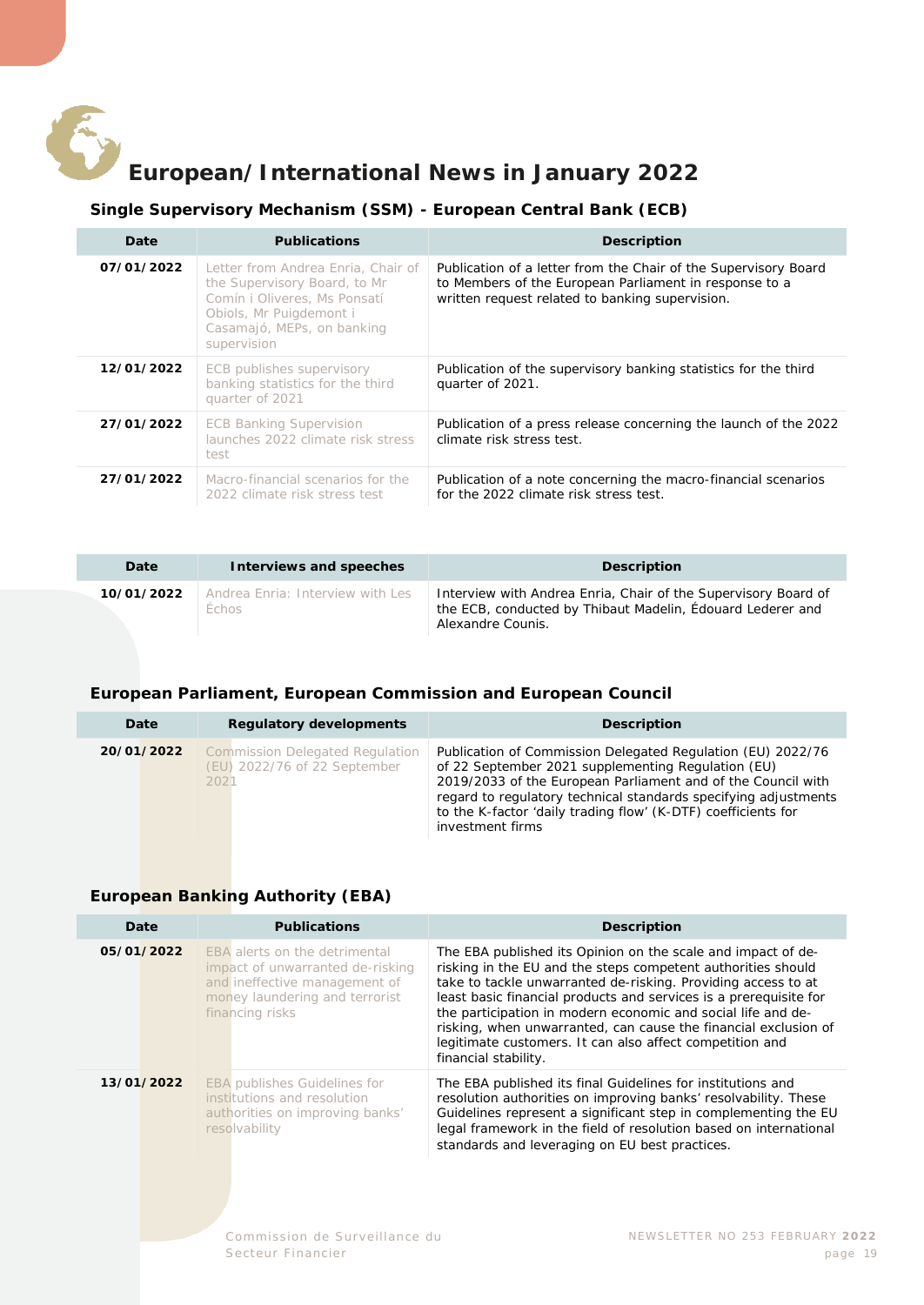| Date       | <b>Publications</b>                                                                                                                                     | <b>Description</b>                                                                                                                                                                                                                                                                                                                                                                                                                                                                                                                                                                                                                                                                                                                            |
|------------|---------------------------------------------------------------------------------------------------------------------------------------------------------|-----------------------------------------------------------------------------------------------------------------------------------------------------------------------------------------------------------------------------------------------------------------------------------------------------------------------------------------------------------------------------------------------------------------------------------------------------------------------------------------------------------------------------------------------------------------------------------------------------------------------------------------------------------------------------------------------------------------------------------------------|
| 17/01/2022 | EBA publishes a Discussion Paper<br>on its preliminary observations on<br>selected payment fraud data<br>under the Payment Services<br><b>Directive</b> | The EBA published a Discussion Paper on its preliminary<br>observations on selected payment fraud data under the<br>Payment Services Directive (PSD2), as reported by the industry<br>for the years 2019 and 2020. This Paper presents the main<br>findings related to three payment instruments: credit transfers,<br>card-based payments and cash withdrawals and also outlines<br>other patterns that appear to be inconclusive and that would<br>benefit from comments and views from market stakeholders.<br>The responses to the questions raised in the Discussion Paper<br>will support the EBA, the European Central Bank (ECB) and<br>national authorities in interpreting the fraud data that will be<br>reported in future years. |
| 24/01/2022 | EBA publishes binding standards<br>on Pillar 3 disclosures on ESG<br>risks                                                                              | The EBA published its final draft implementing technical<br>standards (ITS) on Pillar 3 disclosures on Environmental, Social<br>and Governance (ESG) risks. The final draft ITS put forward<br>comparable disclosures to show how climate change may<br>exacerbate other risks within institutions' balance sheets, how<br>institutions are mitigating those risks, and their ratios,<br>including the GAR, on exposures financing taxonomy-aligned<br>activities, such as those consistent with the Paris agreement<br>goals.                                                                                                                                                                                                                |
| 26/01/2022 | EBA amends standards on<br>currencies with constraints on the<br>availability of liquid assets                                                          | The EBA published its final Report on amendments to its<br>Implementing Technical Standards (ITS) on currencies with<br>constraints on the availability of liquid assets in the context of<br>the liquidity coverage ratio (LCR). The proposed amendments<br>remove the Norwegian Krone (NOK) from the list. As a result,<br>no currency will be recognised as having constraints on the<br>availability of liquid assets.                                                                                                                                                                                                                                                                                                                    |
| 31/01/2022 | EBA launches today 'EuReCA', the<br>EU's central database for anti-<br>money laundering and counter-<br>terrorism financing                             | The EBA launched its central database for anti-money<br>laundering and counter-terrorist financing (AML/CFT). This<br>European reporting System for material AML/CFT weaknesses,<br>EuReCA, will be central to coordinating efforts by competent<br>authorities and the EBA to prevent and counter money<br>laundering and terrorist financing (ML/TF) risks in the Union.                                                                                                                                                                                                                                                                                                                                                                    |

| Date       | <b>Consultations</b>                                                                                | <b>Description</b>                                                                                                                                                                                                                                                                                                                                                                                                                                                                                                                                                                                                                                                                                                                                                                             |
|------------|-----------------------------------------------------------------------------------------------------|------------------------------------------------------------------------------------------------------------------------------------------------------------------------------------------------------------------------------------------------------------------------------------------------------------------------------------------------------------------------------------------------------------------------------------------------------------------------------------------------------------------------------------------------------------------------------------------------------------------------------------------------------------------------------------------------------------------------------------------------------------------------------------------------|
| 13/01/2022 | EBA launches a public<br>consultation on transferability in<br>the context of resolution            | The EBA launched its consultation paper on Guidelines for<br>institutions and resolution authorities on transferability of parts<br>of or a whole bank in the context of resolution to complement<br>the resolvability assessment for transfer strategies. In<br>particular, the Guidelines specify separability in the context of<br>the application of transfer tools.<br>The consultation runs until 15 April 2022.                                                                                                                                                                                                                                                                                                                                                                         |
| 21/01/2022 | EBA consults on updates to its<br>Guidelines on data collection<br>exercises regarding high earners | The EBA launched a consultation on updates to its Guidelines<br>on the data collection exercise on high earners, which were<br>originally published in 2012 and revised in 2014. The review of<br>the data collection exercises reflects the amended<br>remuneration framework laid down in the Capital Requirements<br>Directive (CRD V), including the introduction of derogations to<br>pay out a part of the variable remuneration in instruments and<br>under deferral arrangements. In addition, the need to update<br>these Guidelines stems from the specific remuneration regime<br>that has been introduced for investment firms and is laid down<br>in the Investment Firms Directive (IFD) and Investment Firms<br>Regulation (IFR).<br>The consultation runs until 21 March 2022. |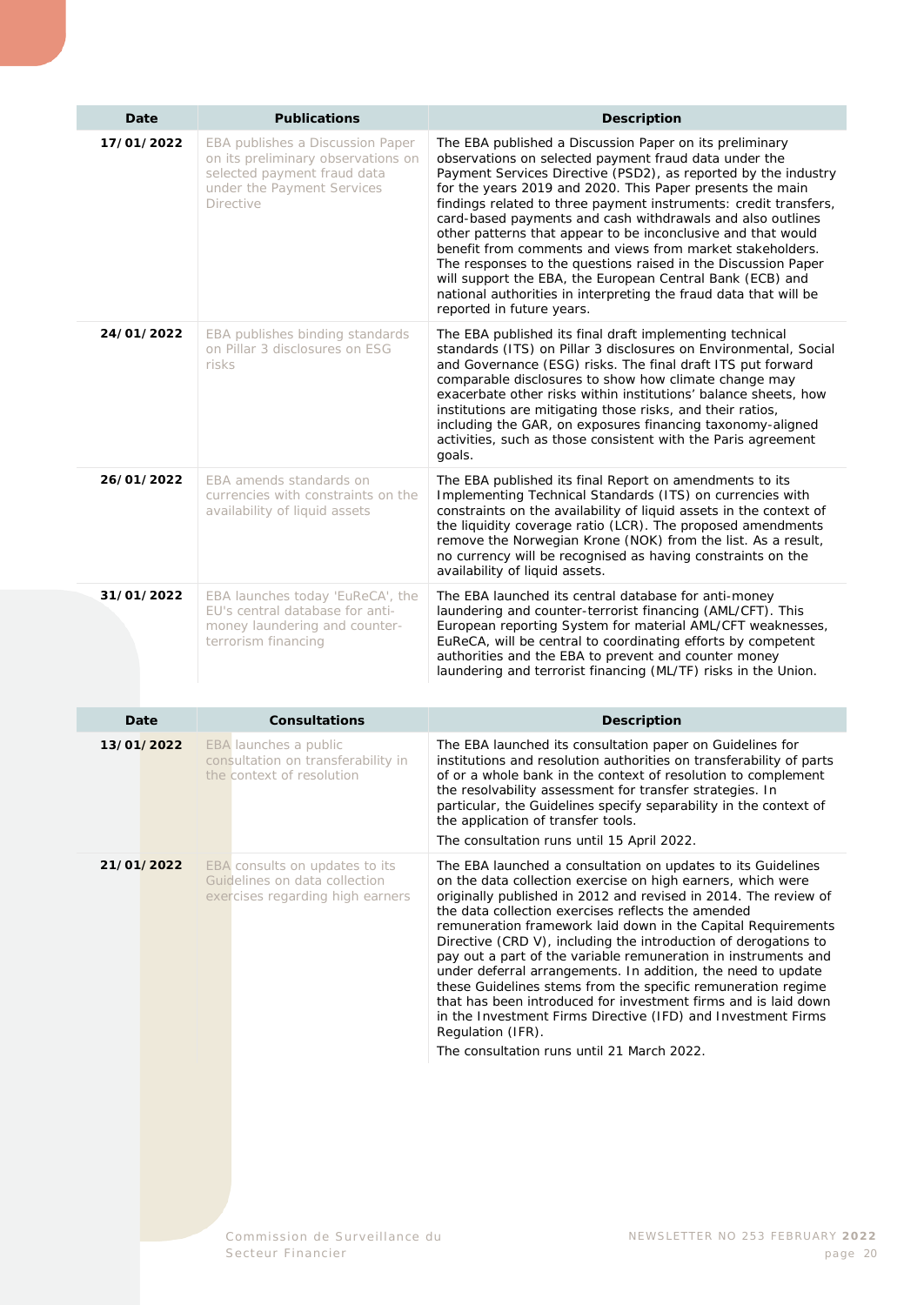| 21/01/2022 | <b>EBA consults on draft Guidelines</b><br>on remuneration and gender pay<br>gap benchmarking exercise for<br>banks and investment firms | The EBA launched a consultation to update its Guidelines on the<br>remuneration benchmarking exercise under the Capital<br>Requirements Directive (CRD V), which was originally published<br>in 2012 and updated in 2014. The review integrates additional<br>requirements introduced by CRD V regarding the application of<br>derogations to the requirement to pay out a part of variable<br>remuneration in instruments and under deferral arrangements<br>and the benchmarking of the gender pay gap. In addition, the<br>review also includes guidance on how to harmonise the<br>benchmarking of approvals granted by shareholders to use<br>higher ratios than 100% between the variable and fixed<br>remuneration. A separate and specific set of Guidelines is<br>provided for investment firms under the Investment Firms<br>Directive (IFD). |
|------------|------------------------------------------------------------------------------------------------------------------------------------------|---------------------------------------------------------------------------------------------------------------------------------------------------------------------------------------------------------------------------------------------------------------------------------------------------------------------------------------------------------------------------------------------------------------------------------------------------------------------------------------------------------------------------------------------------------------------------------------------------------------------------------------------------------------------------------------------------------------------------------------------------------------------------------------------------------------------------------------------------------|
|            |                                                                                                                                          | The consultation runs until 21 March 2022.                                                                                                                                                                                                                                                                                                                                                                                                                                                                                                                                                                                                                                                                                                                                                                                                              |

#### **European Supervisory Authorities (ESAs)**

<span id="page-20-0"></span>

| Date       | <b>Publication</b>                                                                                                                    | <b>Description</b>                                                                                                                                                                                                                                                                                                                                                                                                                                                                                                                                                  |  |
|------------|---------------------------------------------------------------------------------------------------------------------------------------|---------------------------------------------------------------------------------------------------------------------------------------------------------------------------------------------------------------------------------------------------------------------------------------------------------------------------------------------------------------------------------------------------------------------------------------------------------------------------------------------------------------------------------------------------------------------|--|
| 07/01/2022 | The ESAs publish list of financial<br>conglomerates for 2021                                                                          | The Joint Committee of the ESAs published the list of identified<br>financial conglomerates for 2021.                                                                                                                                                                                                                                                                                                                                                                                                                                                               |  |
| 27/01/2022 | The ESAs welcome ESRB<br>Recommendation to create a pan-<br>European systemic cyber incident<br>coordination framework                | The ESAs published a statement welcoming the European<br>Systemic Risk Board's (ESRB) Recommendation on systemic<br>cyber risk, which calls on the ESAs to prepare for the gradual<br>development of a Pan-European systemic cyber incident<br>coordination framework (EU-SCICF). This will support an<br>effective and coordinated response at EU-level in the event of a<br>major cross-border cyber incident that could have a systemic<br>impact on the Union's financial sector.                                                                               |  |
| 31/01/2022 | The ESAs publish thematic<br>repository on financial education<br>and digitalisation initiatives of<br>National Competent Authorities | The ESAs published a Joint ESAs thematic repository on<br>financial education and digitalisation initiatives of National<br>Competent Authorities (NCAs), with a specific focus on<br>cybersecurity, scams and fraud. The repository contains 127<br>national initiatives that provide consumers with helpful<br>information on how to improve their financial literacy. In<br>addition, the EBA also published the second edition of its<br>general repository of national education initiatives in the<br>banking sector, which contains another 200 initiatives. |  |

### <span id="page-20-1"></span>**Macroprudential topics and fora**

#### **European Systemic Risk Board (ESRB)**

| Date       | <b>Publications</b>                                                                 | <b>Description</b>                                                                                                                                                                                                                                                                                                            |
|------------|-------------------------------------------------------------------------------------|-------------------------------------------------------------------------------------------------------------------------------------------------------------------------------------------------------------------------------------------------------------------------------------------------------------------------------|
| 25/01/2022 | ESRB recommends increasing the<br>resilience of money market funds                  | In view of the forthcoming revision of the Money Market Fund<br>Regulation, the ESRB issued several recommendations to the<br>European Commission (e.g. with regard to liquidity<br>transformation and the monitoring and stress-testing<br>frameworks).                                                                      |
| 27/01/2022 | ESRB recommends establishing a<br>systemic cyber incident<br>coordination framework | The ESRB recommends the establishment of a pan-European<br>systemic cyber incident coordination framework (EU-SCICF).<br>According to the ERSB, this new framework would complement<br>the existing EU cyber incident response frameworks by<br>addressing the risks to financial stability stemming from cyber<br>incidents. |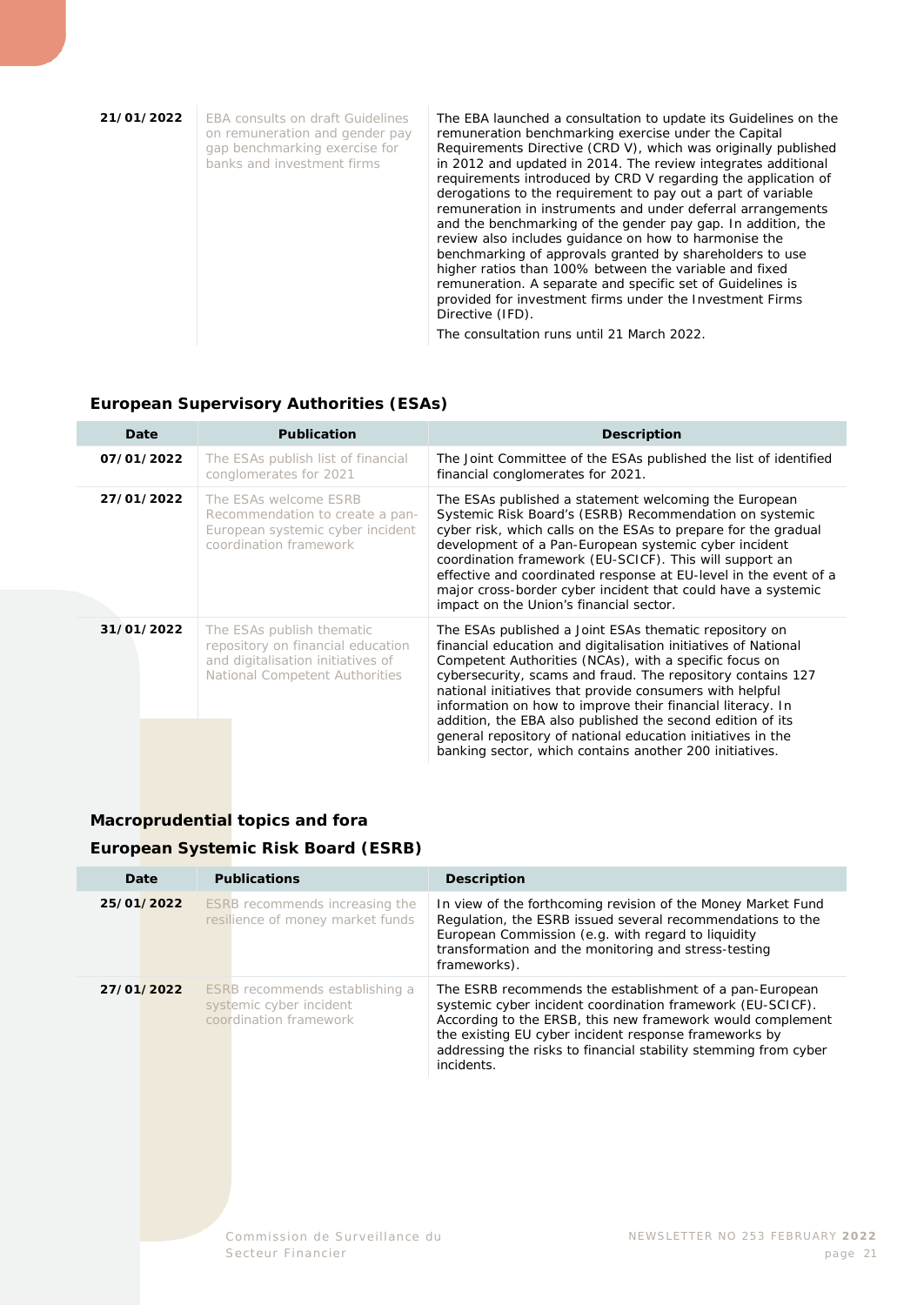#### **Countercyclical Capital buffer (CCyB)**

The list of applicable CCyB rates in EU/EEA countries is available on the [website of the ESRB.](https://www.esrb.europa.eu/national_policy/ccb/all_rates/html/index.en.html) The following countries have announced a CCyB rate different from 0%:

| Country               | <b>CCyB</b> rate | <b>Application since</b> |
|-----------------------|------------------|--------------------------|
|                       | 0.5%             | 01.04.2020               |
| <b>Bulgaria</b>       | 1%               | 01.10.2022               |
|                       | $1.5\%*$         | 01.01.2023               |
|                       | 0.5%             | 01.07.2020               |
|                       | 1%               | 01.07.2022               |
| <b>Czech Republic</b> | 1.5%             | 01.10.2022               |
|                       | 2%               | 01.01.2023               |
|                       | $1\%$            | 30.09.2022               |
| <b>Denmark</b>        | $2%$ *           | 31.12.2022               |
| Estonia               | 1%               | 07.12.2022               |
| <b>I</b> celand       | 2%               | 29.09.2022               |
| Luxembourg            | 0.5%             | 01.01.2021               |
|                       | 1%               | 13.03.2020               |
| <b>Norway</b>         | 1.5%             | 30.06.2022               |
|                       | 2%               | 31.12.2022               |
| Romania               | 0.5%             | 17.10.2022               |
| Slovakia              | 1%               | 01.08.2020               |
| Sweden                | 1%               | 29.09.2022               |

Pending CCyB rates are followed by an asterisk ("\*").

The list of applicable CCyB rates in non-EU/EEA countries can be consulted on the website of the Bank [of International Settlements.](https://www.bis.org/bcbs/ccyb/)

#### **European Securities and Markets Authority (ESMA)**

<span id="page-21-0"></span>

| Date       | <b>Publication</b>                                                                               | <b>Description</b>                                                                                                                                                                                                                                                                                                                                                 |
|------------|--------------------------------------------------------------------------------------------------|--------------------------------------------------------------------------------------------------------------------------------------------------------------------------------------------------------------------------------------------------------------------------------------------------------------------------------------------------------------------|
| 03.01.2022 | ESMA publishes quidance on<br>appropriateness and execution-<br>only requirements under MIFID II | ESMA published the final report on its Guidelines on certain<br>aspects of the MiFID II appropriateness and execution-only<br>requirements.                                                                                                                                                                                                                        |
| 04.01.2022 | ESMA launches call for evidence<br>on distributed ledger technology                              | ESMA published a call for evidence on distributed ledger<br>technology (DLT). The call for evidence seeks input from<br>stakeholders on the use of DLT for trading and settlement and<br>on the need for amending the regulatory technical standards<br>(RTS) on regulatory reporting and transparency requirements.<br>The deadline for comments is 4 March 2022. |
| 05.01.2022 | ESMA publishes quidelines on<br>delayed disclosure under MAR                                     | ESMA published its Final Report on the amendment of the<br>Market Abuse Regulation (MAR) guidelines on delayed<br>disclosure in relation to prudential supervision. The Guidelines<br>are adding certain cases to the list of legitimate interests of<br>issuers for delaying public disclosure of inside information.                                             |
| 07.01.2022 | ESMA seeks investor protection<br>and intermediaries' experts for<br>stakeholder panel           | ESMA extended the deadline for the call for candidates to<br>renew the composition of its Consultative Working Group<br>(CWG) which advises its Investor Protection and Intermediaries<br>Standing Committee (IPISC).                                                                                                                                              |
| 18.01.2022 | ESMA issues 2021 report on<br>accepted market practices under<br><b>MAR</b>                      | ESMA published its annual report on the application of accepted<br>market practices (AMPs) in accordance with the Market Abuse<br>Regulation (MAR).                                                                                                                                                                                                                |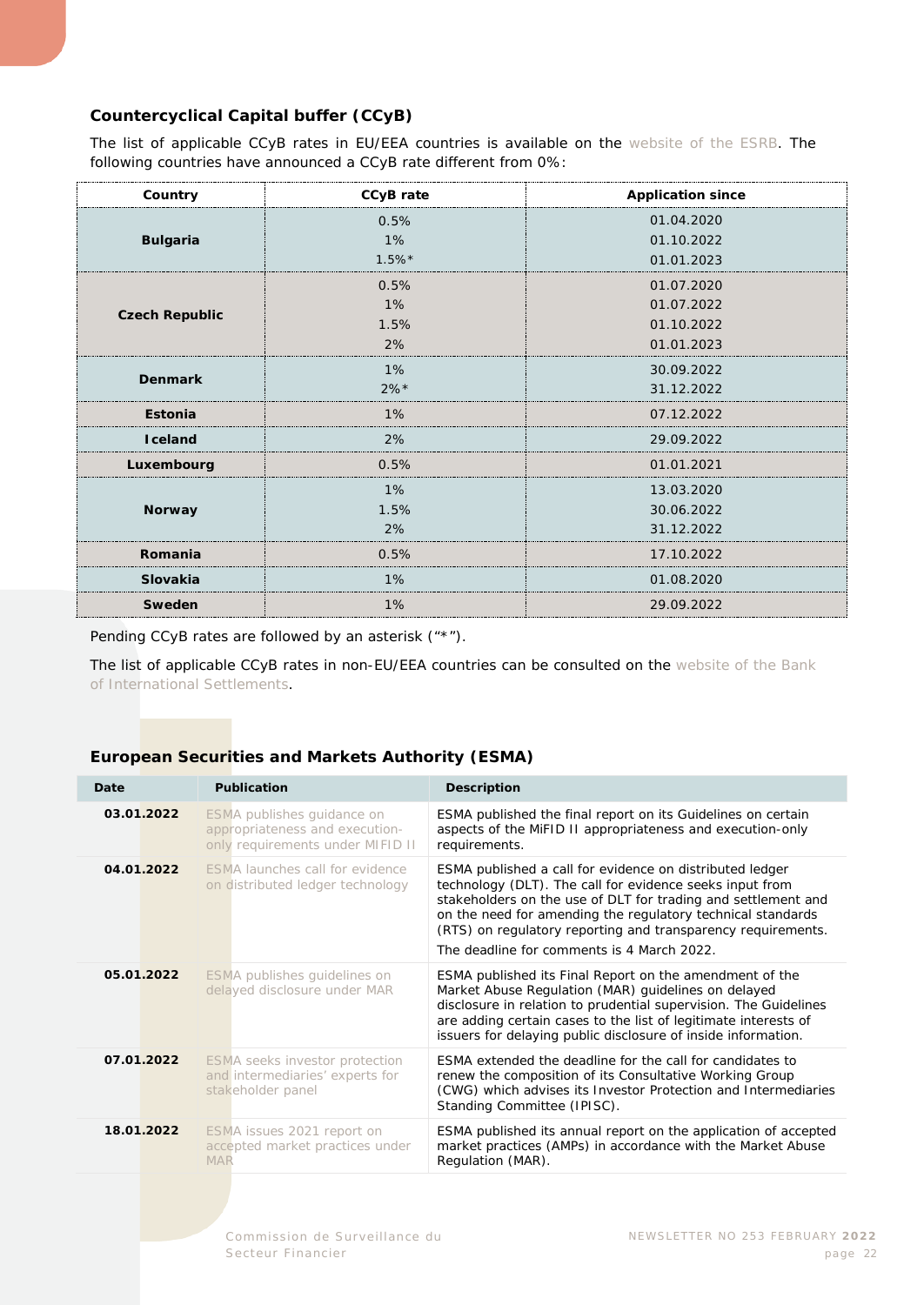| 20.01.2022 | ESMA launches a common<br>supervisory action with NCAs on<br>valuation of UCITS and open-<br>ended AIFS | ESMA launched a Common Supervisory Action (CSA) with<br>National Competent Authorities (NCAs) on the valuation of<br>UCITS and open-ended Alternative Investment Funds (AIFs)<br>across the EU.                                                                |
|------------|---------------------------------------------------------------------------------------------------------|----------------------------------------------------------------------------------------------------------------------------------------------------------------------------------------------------------------------------------------------------------------|
| 26.01.2022 | ESMA appoints two new members<br>to its management board                                                | ESMA reappointed one current member and appointed two new<br>members to its Management Board to replace outgoing<br>members. The appointments took place at the Board of<br>Supervisors meeting on 25 January.                                                 |
| 26.01.2022 | ESMA requires to report net short<br>positions between 0.1% and<br>0.2% during transition               | ESMA published a statement to clarify how to report net short<br>positions (NSPs) between 28 and 31 January 2022 when the<br>reporting threshold changes from 0.2% to 0.1%.                                                                                    |
| 28.01.2022 | New O&As available                                                                                      | ESMA updated the following Questions and Answers:<br>Benchmarks Regulation (BMR)<br>$\bullet$<br>European crowdfunding service providers for business<br>Regulation<br>MIFID II and MIFIR transparency topics<br>$\bullet$<br>SFTR data reporting<br>$\bullet$ |
| 31.01.2022 | ESMA starts supervision of<br>benchmarks and assumes chair of<br><b>EURIBOR</b> college                 | ESMA is since 1 January the supervisor of European Union (EU)<br>critical benchmarks administrators and EU recognised third-<br>country administrators under the Benchmarks Regulation.                                                                        |
| 31.01.2022 | ESMA publishes final reports on<br>CCP recovery regime                                                  | ESMA published its Final Reports on the central counterparties<br>(CCPs) recovery regime, as mandated under the CCP Recovery<br>and Resolution Regulation (CCPRRR).                                                                                            |

| Date       | <b>Consultations</b>                                                          | <b>Description</b>                                                                                                                                                                                                                                                                  |
|------------|-------------------------------------------------------------------------------|-------------------------------------------------------------------------------------------------------------------------------------------------------------------------------------------------------------------------------------------------------------------------------------|
| 27.01.2022 | ESMA consults on the review of<br>MIFID II suitability quidelines             | ESMA consults on certain aspects of suitability requirements<br>under the Markets in Financial Instruments Directive (MiFID II),<br>in order to update its guidelines following amendments to<br>MiFID II relating to sustainability.<br>The consultation runs until 27 April 2022. |
| 27.01.2022 | ESMA consults on CCP anti-<br>procyclicality measures                         | ESMA launched a consultation paper to review the European<br>Market Infrastructure Regulation's (EMIR) requirements on<br>anti-procyclicality (APC) margin measures for central<br>counterparties (CCPs).<br>The consultation runs until 31 March 2022.                             |
| 28.01.2022 | ESMA consults on scope of the<br>CRA regulation for private credit<br>ratings | ESMA launched a public consultation on a targeted revision to<br>its Guidelines and Recommendations on the scope of the CRA<br>Regulation.<br>The consultation runs until 11 March 2022.                                                                                            |
| 28.01.2022 | ESMA consults on trading venue<br>perimeter                                   | ESMA launched a consultation paper (CP) on what constitutes a<br>multilateral system.<br>The consultation runs until 29 April 2022.                                                                                                                                                 |